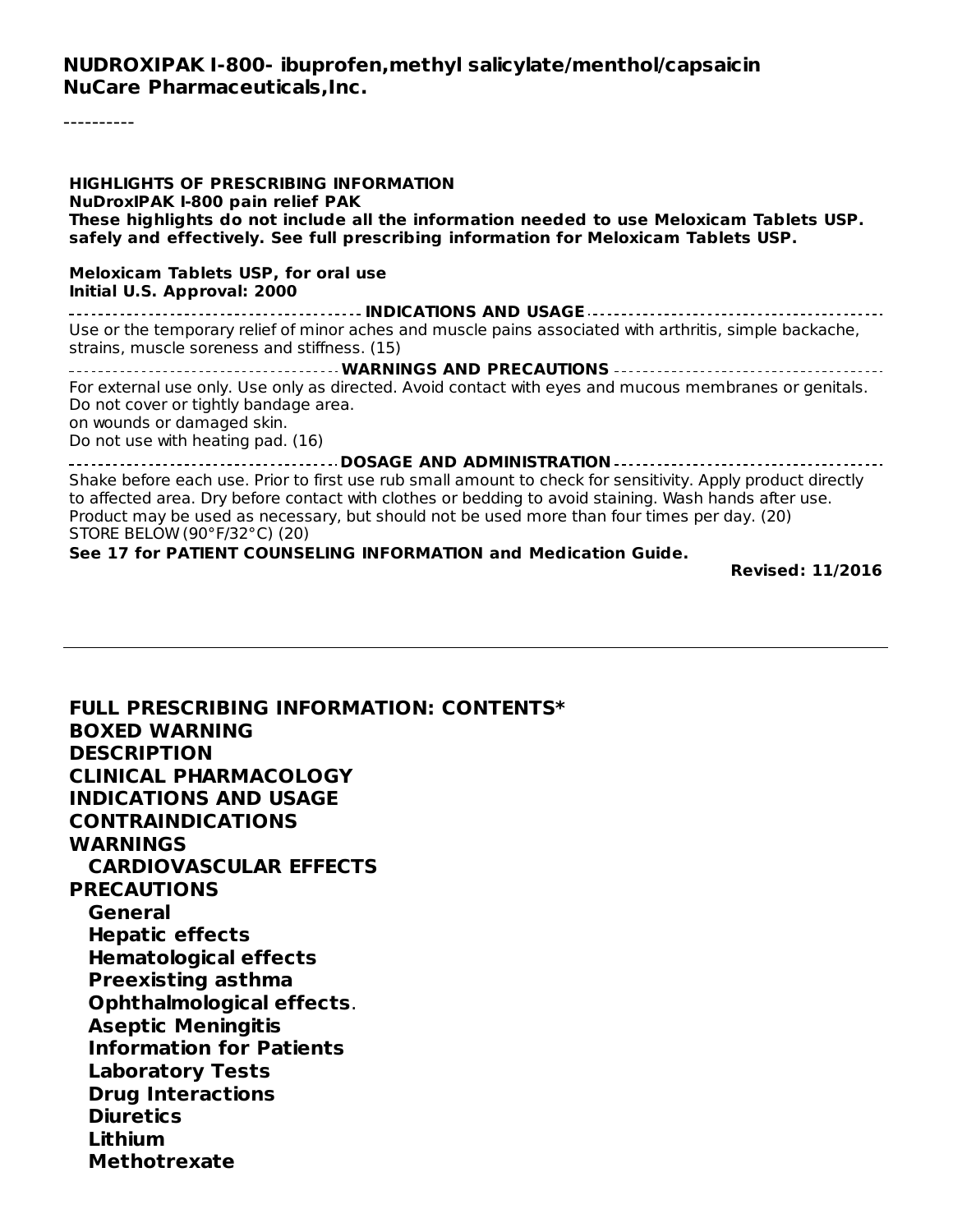#### **Warfarin-type anticoagulants H-2 Antagonists Pregnancy ADVERSE REACTIONS OVERDOSAGE DOSAGE AND ADMINISTRATION** Rheumatoid arthritis and osteoarthritis, including flare-ups ofchronic disease: **Mild to moderate pain: Dysmenorrhea: HOW SUPPLIED**

 $\ast$  Sections or subsections omitted from the full prescribing information are not listed.

## **FULL PRESCRIBING INFORMATION**

## **BOXED WARNING**

#### **Cardiovascular Thrombotic Events**

- Nonsteroidal anti-inflammatory drugs (NSAIDs) cause an increased risk of serious cardiovascular thrombotic events, including myocardial infarction and stroke, which can be fatal. This risk may occur early in treatment and may increase with duration of use. (See WARNINGS and PRECAUTIONS).
- IBU tablets are contraindicated in the setting of coronary artery bypass graft (CABG) surgery (See CONTRAINDICATIONS and WARNINGS).

#### **Gastrointestinal Risk**

NSAIDS cause an increased risk of serious gastrointestinaladverse events including bleeding, ulceration, and perforationof the stomach or intestines, which can be fatal. These eventscan occur at any time during use and without warning symptoms.Elderly patients are at greater risk for serious gastrointestinalevents. (See **WARNINGS**).

## **DESCRIPTION**

IBU tablets contain the active ingredient ibuprofen, which is  $(\pm)$  -2 - ( $p$  - isobutylphenyl) propionic acid. Ibuprofen is a white powde rwith a melting point of 74-77° C and is very slightly soluble in water(<1 mg/mL) and readily soluble in organic solvents such as ethanol and acetone. The structural formula is represented below:



IBU, a nonsteroidal anti-inflammatory drug (NSAID), is availablein 400 mg, 600 mg, and 800 mg tablets for oral administration.Inactive ingredients: carnauba wax, colloidal silicon dioxide,croscarmellose sodium, hypromellose, magnesium stearate, microcrystallinecellulose, polydextrose, polyethylene glycol, polysorbate,titanium dioxide.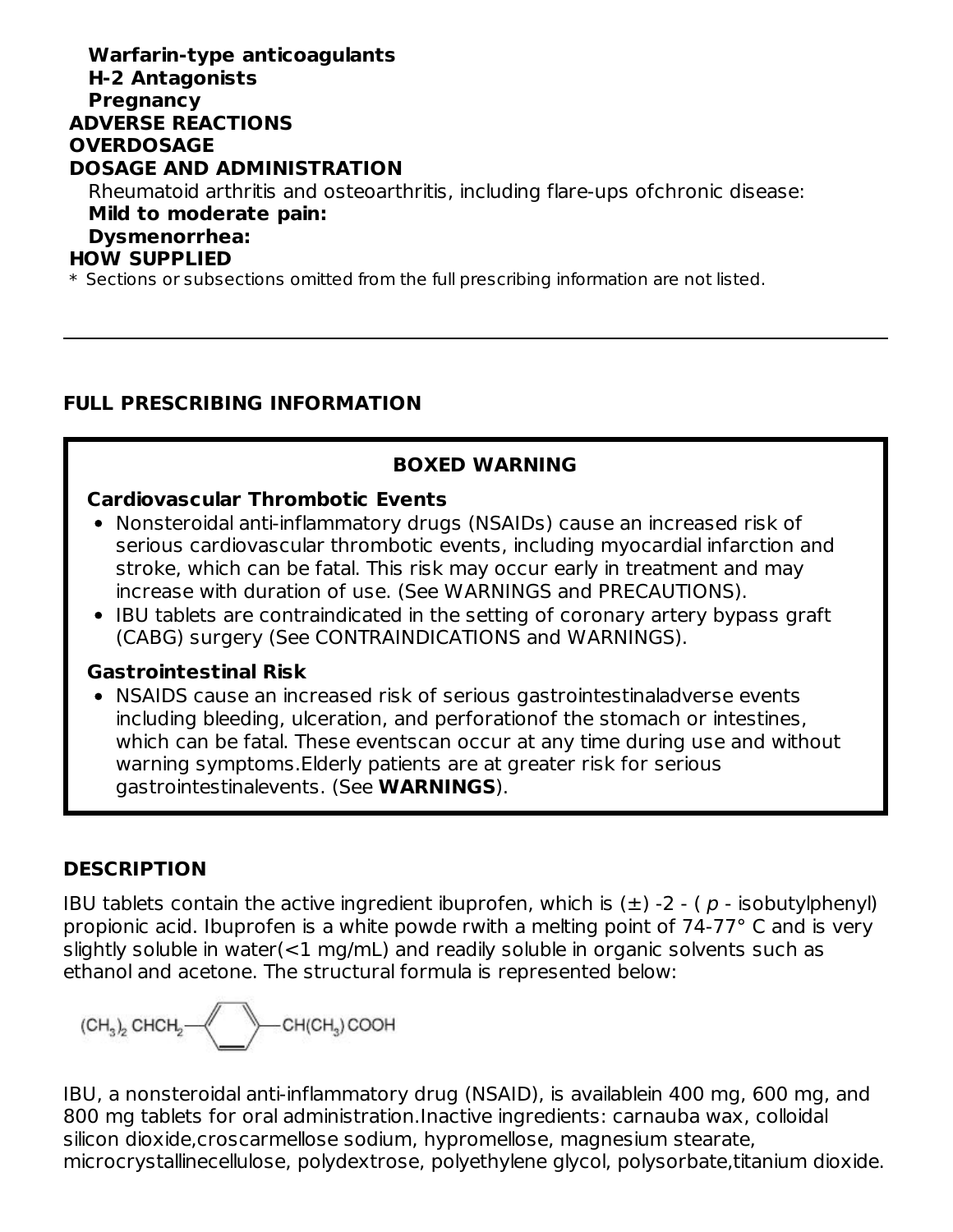## **CLINICAL PHARMACOLOGY**

IBU tablets contain ibuprofen which possesses analgesic andantipyretic activities. Its mode of action, like that of other NSAIDs, isnot completely understood, but may be related to prostaglandin synthetaseinhibition.

In clinical studies in patients with rheumatoid arthritis andosteoarthritis, Ibuprofen tablets have been shown to be comparableto aspirin in controlling pain and inflammation and to be associatedwith a statistically significant reduction in the milder gastrointestinalside effects (see **ADVERSE REACTIONS**). Ibuprofen may be well toleratedin some patients who have had gastrointestinal side effectswith aspirin, but these patients when treated with IBU tablets shouldbe carefully followed for signs and symptoms of gastrointestinalulceration and bleeding. Although it is not definitely known whetheribuprofen causes less peptic ulceration than aspirin, in one studyinvolving 885 patients with rheumatoid arthritis treated for up to oneyear, there were no reports of gastric ulceration with ibuprofenwhereas frank ulceration was reported in 13 patients in the aspiringroup (statistically significant p<.001).

Gastroscopic studies at varying doses show an increased tendencytoward gastric irritation at higher doses. However, at comparabledoses, gastric irritation is approximately half that seen with aspirin.Studies using 51Cr-tagged red cells indicate that fecal blood lossassociated with Ibuprofen tablets in doses up to 2400 mg daily didnot exceed the normal range, and was significantly less than thatseen in aspirintreated patients.

In clinical studies in patients with rheumatoid arthritis, Ibuprofenhas been shown to be comparable to indomethacin in controlling thesigns and symptoms of disease activity and to be associated with astatistically significant reduction of the milder gastrointestinal (see **ADVERSE REACTIONS**) and CNS side effects.

Ibuprofen may be used in combination with gold salts and/or corticosteroids.

Controlled studies have demonstrated that Ibuprofen is a more effective analgesic than propoxyphene for the relief of episiotomy pain, pain following dental extraction procedures, and for the relief ofthe symptoms of primary dysmenorrhea.

In patients with primary dysmenorrhea, Ibuprofen has been shown to reduce elevated levels of prostaglandin activity in the menstrualfluid and to reduce resting and active intrauterine pressure, as well asthe frequency of uterine contractions. The probable mechanism ofaction is to inhibit prostaglandin synthesis rather than simply to provide analgesia.

The ibuprofen in IBU tablets is rapidly absorbed. Peak serum ibuprofen levels are generally attained one to two hours after administration.With single doses up to 800 mg, a linear relationship exists between amount of drug administered and the integrated area underthe serum drug concentration vs time curve. Above 800 mg, however,the area under the curve increases less than proportional to increases in dose. There is no evidence of drug accumulation or enzyme induction.

The administration of Ibuprofen tablets either under fasting conditions or immediately before meals yields quite similar serum ibuprofen concentration-time profiles. When Ibuprofen is administered immediately after a meal, there is a reduction in the rate of absorption but no appreciable decrease in the extent of absorption.The bioavailability of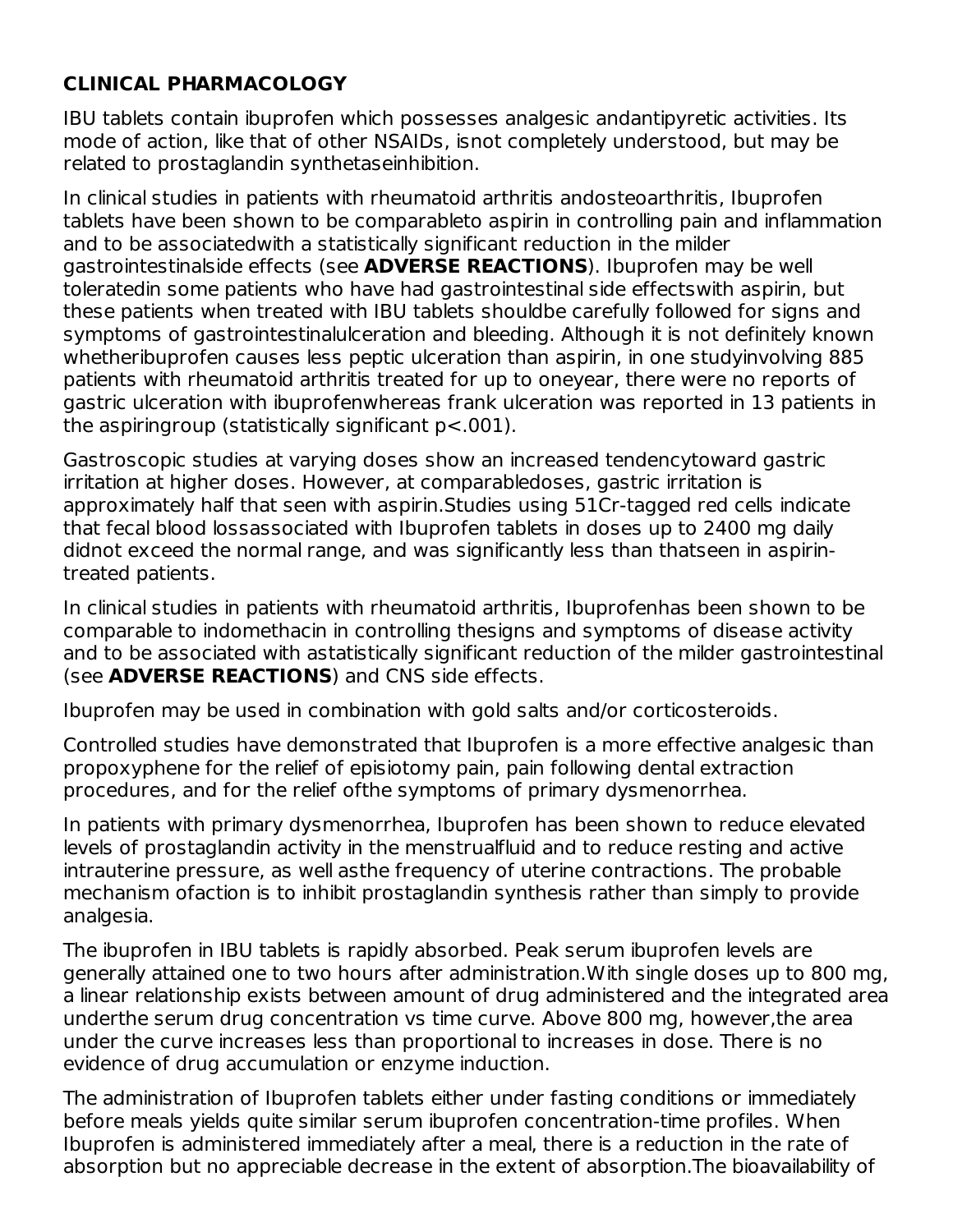the drug is minimally altered by the presence of food.

A bioavailability study has shown that there was no interference with the absorption of ibuprofen when given in conjunction with anantacid containing both aluminum hydroxide and magnesium hydroxide.

Ibuprofen is rapidly metabolized and eliminated in the urine. The excretion of ibuprofen is virtually complete 24 hours after the last dose. The serum half-life is 1.8 to 2.0 hours.

Studies have shown that following ingestion of the drug, 45% to79% of the dose was recovered in the urine within 24 hours as metabolite A (25%),  $(+)$ -2-[  $p$ -(2hydroxymethyl-propyl) phenyl] propionic acid and metabolite B (37%),  $(+)$ -2-[  $p$ -(2carboxypropyl)phenyl]propionic acid; the percentages of free and conjugated ibuprofen were approximately 1% and 14%, respectively.

## **INDICATIONS AND USAGE**

Carefully consider the potential benefits and risks of Ibuprofentablets and other treatment options before deciding to use Ibuprofen.Use the lowest effective dose for the shortest duration consistent withindividual patient treatment goals (see **WARNINGS**).

IBU tablets are indicated for relief of the signs and symptoms of rheumatoid arthritis and osteoarthritis.

IBU tablets are indicated for relief of mild to moderate pain.

IBU tablets are also indicated for the treatment of primary dysmenorrhea.

Controlled clinical trials to establish the safety and effectiveness of IBU tablets in children have not been conducted.

# **CONTRAINDICATIONS**

IBU tablets are contraindicated in patients with known hypersensitivityto ibuprofen.

IBU tablets should not be given to patients who have experienced asthma, urticaria, or allergic-type reactions after taking aspirin orother NSAIDs. Severe, rarely fatal, anaphylactic-like reactions to NSAIDs have been reported in such patients (see **WARNINGS, Anaphylactoid Reactions, and PRECAUTIONS, Preexisting Asthma).**

IBU tablets are contraindicated in the setting of coronary artery bypass graft (CABG) surgery(see **WARNINGS**).

## **WARNINGS**

# **CARDIOVASCULAR EFFECTS**

# **Cardiovascular Thrombotic Events**

Clinical trials of several COX-2 selective and nonselective NSAIDs of up to three years duration have shown an increased risk of serious cardiovascular (CV) thrombotic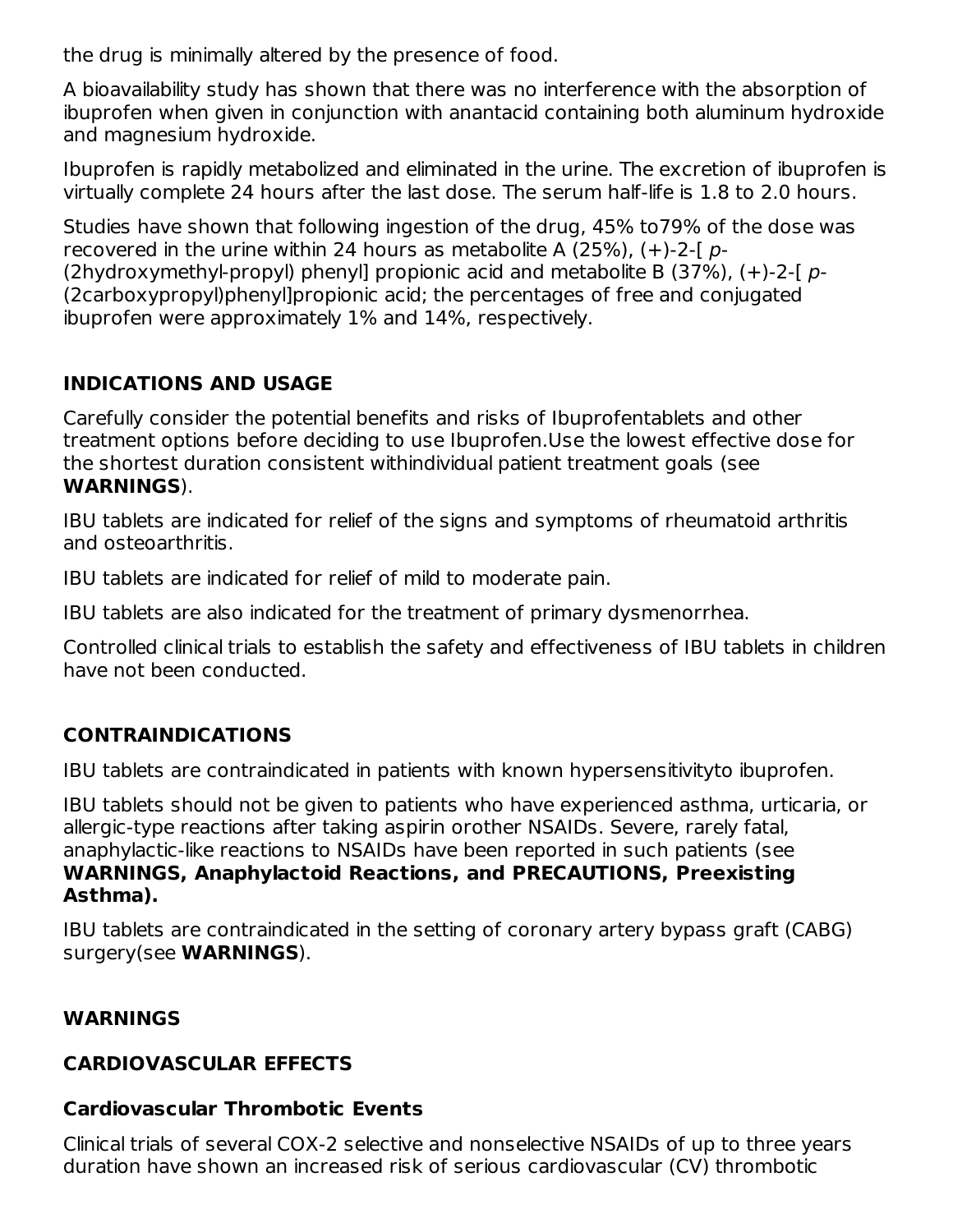events, including myocardial infarction (MI), and stroke, which can be fatal. Based on available data, it is unclear that the risk for CV thrombotic events is similar for all NSAIDs.The relative increase in serious CV thrombotic events over baseline conferred by NSAID use appears to be similar in those with and without known CV disease or risk factors for CV disease. However, patients with known CV disease or risk factors had a higher absolute incidence of excess serious CV thrombotic events, due to their increased baseline rate. Some observational studies found that this increased risk of serious CV thrombotic events began as early as the first weeks of treatment. The increase in CV thrombotic risk has been observed most consistently at higher doses.

To minimize the potential risk for an adverse CV event in NSAID-treated patients, use the lowest effective dose for the shortest duration possible. Physicians and patients should remain alert for the development of such events, throughout the entire treatment course, even in the absence of previous CV symptoms. Patients should be informed about the symptoms of serious CV events and the steps to take if they occur.

There is no consistent evidence that concurrent use of aspirin mitigates the increased risk of serious CV thrombotic events associated with NSAID use. The concurrent use of aspirin and an NSAID, such as ibuprofen, increases the risk of serious gastrointestinal (GI) events (see WARNINGS).

Status Post Coronary Bypass Graft (CABG) Surgery Two large, controlled clinical trials of a COX-2 selective NSAID for the treatment of pain in the first 10-14 days following CABG surgery found an increased incidence of myocardial infarction and stroke. NSAIDs are contraindicated in the setting of CABG (see CONTRAINDICATIONS).

Post-MI Patients Observational studies conducted in the Danish National Registry have demonstrated that patients treated with NSAIDs in the post-MI period were at increased risk of reinfarction, CV-related death, and all-cause mortality beginning in the first week of treatment. In this same cohort, the incidence of death in the first year post MI was 20 per 100 person years in NSAID-treated patients compared to 12 per 100 person years in non-NSAID exposed patients. Although the absolute rate of death declined somewhat after the first year post-MI, the increased relative risk of death in NSAID users persisted over at least the next four years to follow-up.

Avoid the use of Ibuprofen in patients with a recent MI unless the benefits are expected to outweigh the risk of recurrent CV thrombotic events. If Ibuprofen is used in patients with a recent MI, monitor patients for signs of cardiac ischemia.

## **Hypertension**

NSAIDs including IBU tablets, can lead to onset of new hypertensionor worsening of preexisting hypertension, either of which maycontribute to the increased incidence of CV events. Patients takingthiazides or loop diuretics may have impaired response to these therapieswhen taking NSAIDs. NSAIDs, including IBU tablets, should beused with caution in patients with hypertension. Blood pressure (BP)should be monitored closely during the initiation of NSAID treatmentand throughout the course of therapy.

## **Heart Failure and Edema**

The Coxib and traditional NSAID Trialists' Collaboration meta-analysis of randomized controlled trails demonstrated an approximately two-fold increase in hospitalizations for heart failure in COX-2 selective-treated patients and nonselective NSAID-treated patients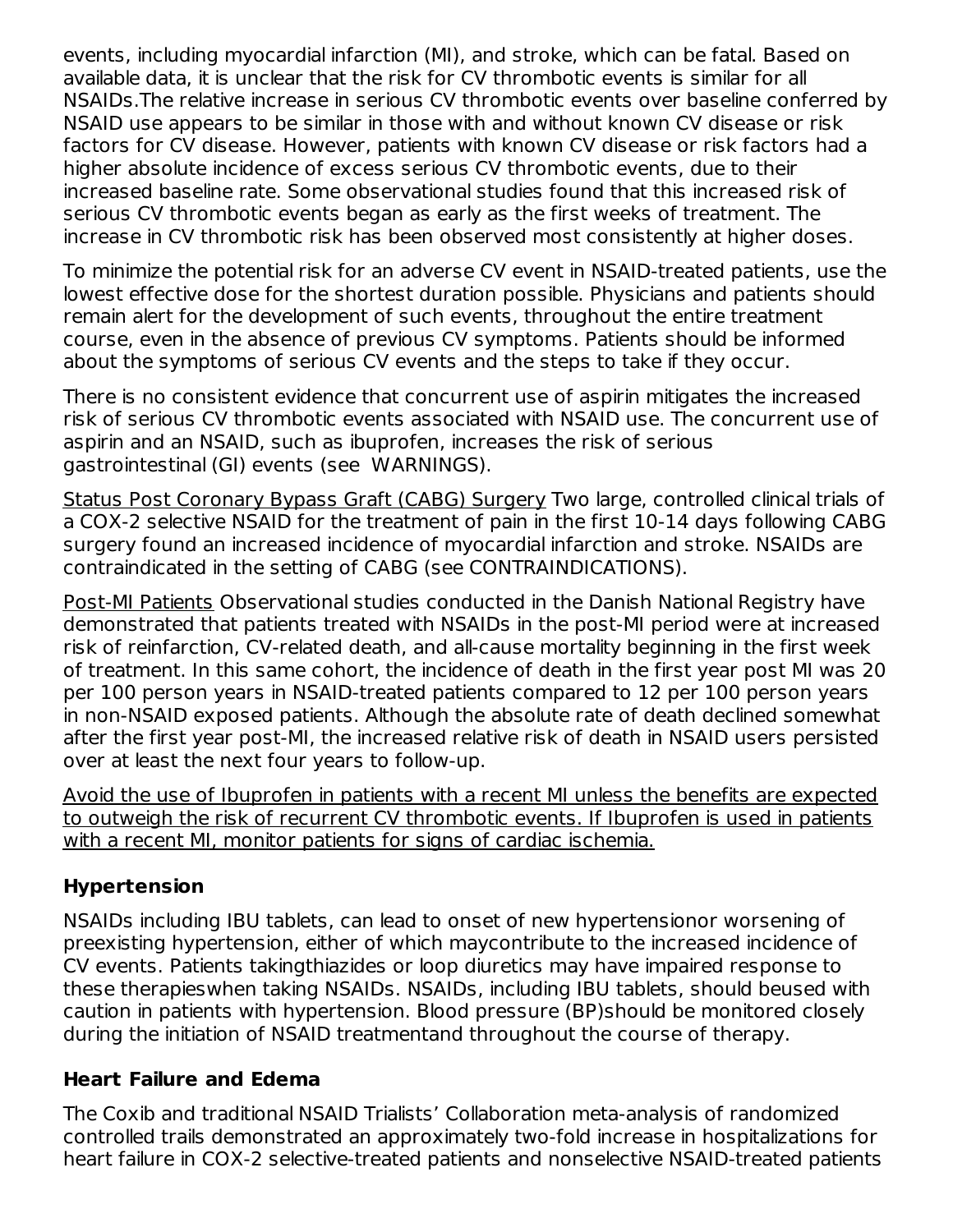compared to placebo-treated patients. In a Danish National Registry study of patients with heart failure, NSAID use increased the risk of MI, hospitalization for heart failure, and death. Additionally, fluid retention and edema have been observed in some patients treated with NSAIDs. Use of ibuprofen may blunt the CV effects of several therapeutic agents used to treat these medical conditions [e.g., diuretics, ACE inhibitors, or angiotensin receptor blockers (ARBs)] [See DRUG INTERACTIONS]. Avoid the use of IBU tablets in patients with severe heart failure unless the benefits are expected to outweigh the risk of worsening heart failure. If IBU tablets is used in patients with severe heart failure, monitor patients for signs of worsening heart failure.

#### **Gastrointestinal Effects - Risk of Ulceration, Bleeding, and Perforation**

NSAIDs, including IBU tablets, can cause serious gastrointestinal(GI) adverse events including inflammation, bleeding, ulceration, and perforation of the stomach, small intestine, or large intestine, which can be fatal. These serious adverse events can occur at any time, with or without warning symptoms, in patients treated with NSAIDs. Only one in five patients, who develop a serious upper GI adverse event on NSAID therapy, is symptomatic. Upper GI ulcers, gross bleeding, or perforation caused by NSAIDs occur in approximately 1% of patientstreated for 3-6 months, and in about 2-4% of patients treated for oneyear. These trends continue with longer duration of use, increasing the likelihood of developing a serious GI event at some time during the course of therapy. However, even short-term therapy is not without risk. NSAIDs should be prescribed with extreme caution in thosewith a prior history of ulcer disease or gastrointestinal bleeding.Patients with a prior history of peptic ulcer disease and/or gastrointestinal bleeding who use NSAIDs have a greater than 10-fold increased risk for developing a GI bleed compared to patients treatedwith neither of these risk factors. Other factors that increase the riskof GI bleeding in patients treated with NSAIDs include concomitant use of oral corticosteroids or anticoagulants, longer duration of NSAID therapy, smoking, use of alcohol, older age, and poor general health status. Most spontaneous reports of fatal GI events are in elderly or debilitated patients and therefore, special care should be taken in treating this population. To minimize the potential risk for an adverse GI event in patients treated with an NSAID, the lowest effective dose should be used for the shortest possible duration. Patients and physicians should remain alert for signs and symptoms of GIulcerations and bleeding during NSAID therapy and promptly initiate additional evaluation and treatment if a serious GI event is suspected.This should include discontinuation of the NSAID until a serious GI adverse event is ruled out. For high-risk patients, alternate therapies that do not involve NSAIDs should be considered.

#### **Renal Effects**

Long-term administration of NSAIDs has resulted in renal papillary necrosis and other renal injury. Renal toxicity has also been seen in patients in whom renal prostaglandins have a compensatory role in the maintenance of renal perfusion. In these patients, administration of a NSAID may cause a dose dependent reduction in prostaglandin formation and, secondarily, in renal blood flow, which may precipitate overt renal decompensation. Patients at greatest riskof this reaction are those with impaired renal function, heart failure, liver dysfunction, those taking diuretics and ACE inhibitors, and the elderly. Discontinuation of NSAID therapy is usually followed by recovery to the pretreatment state.

#### **Advanced Renal Disease**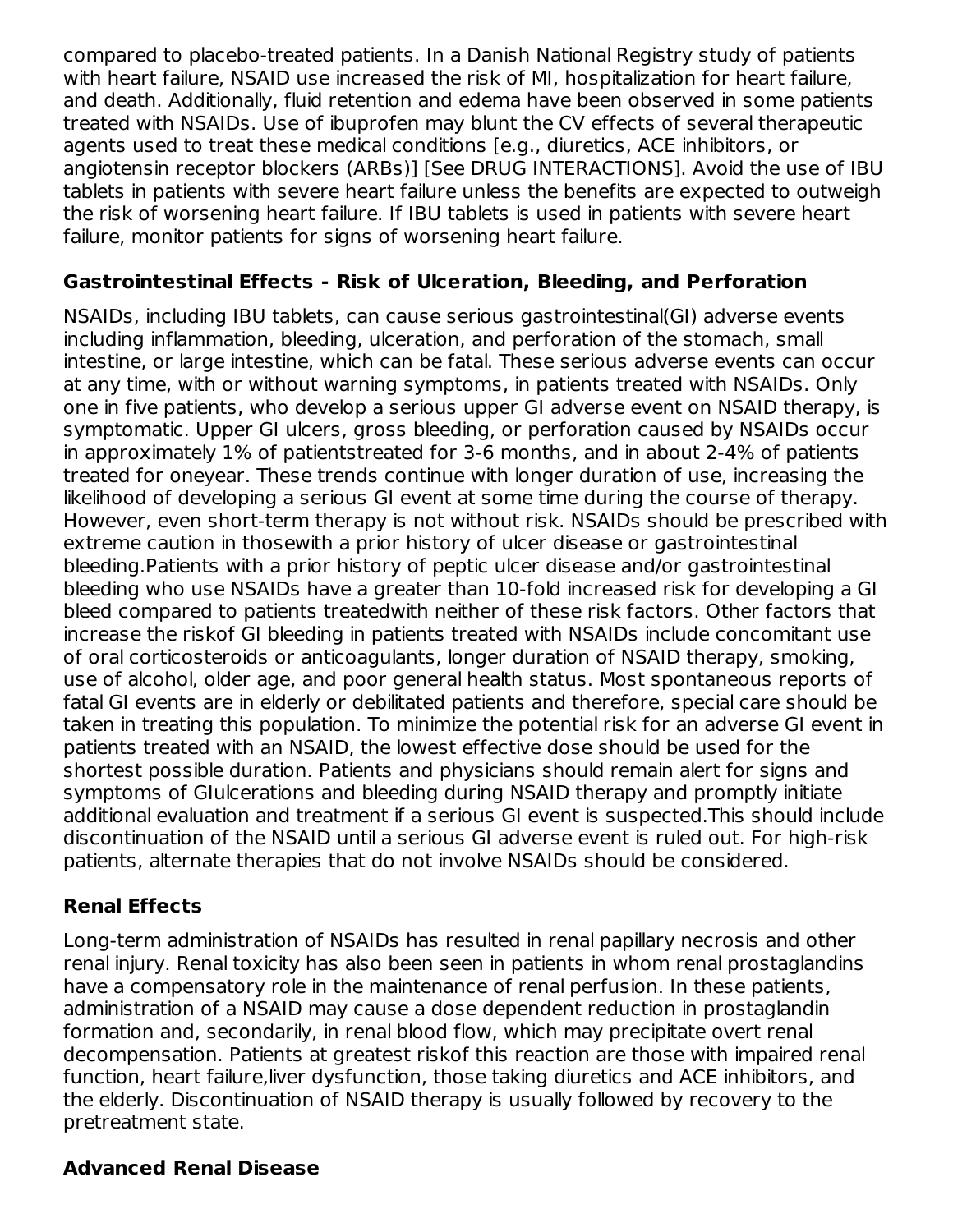No information is available from controlled clinical studies regarding the use of Ibuprofen tablets in patients with advanced renal disease.Therefore, treatment with IBU tablets is not recommended in these patients with advanced renal disease. If IBU tablet therapy must be initiated, close monitoring of the patients renal function is advisable.

## **Anaphylactoid Reactions**

As with other NSAIDs, anaphylactoid reactions may occur inpatients without known prior exposure to IBU tablets. IBU tablets should not be given to patients with the aspirin triad. This symptom complex typically occurs in asthmatic patients who experience rhinitis with or without nasal polyps, or who exhibit severe, potentially fatal bronchospasm after taking aspirin or other NSAIDs (see **CONTRAINDICATIONS and PRECAUTIONS, Preexisting Asthma).**Emergency help should be sought in cases where an anaphylactoidreaction occurs.

## **Skin Reactions**

NSAIDs, including IBU tablets, can cause serious skin adverse events such as exfoliative dermatitis, Stevens-Johnson Syndrome(SJS), and toxic epidermal necrolysis (TEN), which can be fatal.These serious events may occur without warning. Patients should be informed about the signs and symptoms of serious skin manifestations and use of the drug should be discontinued at the first appearance of skin rash or any other sign of hypersensitivity.

## **Pregnancy**

In late pregnancy, as with other NSAIDs, IBU tablets should beavoided because it may cause premature closure of the ductus arteriosus.

## **PRECAUTIONS**

## **General**

IBU tablets cannot be expected to substitute for corticosteroids orto treat corticosteroid insufficiency. Abrupt discontinuation of corticosteroidsmay lead to disease exacerbation. Patients on prolongedcorticosteroid therapy should have their therapy tapered slowly if adecision is made to discontinue corticosteroids.

The pharmacological activity of IBU tablets in reducing fever andinflammation may diminish the utility of these diagnostic signs indetecting complications of presumed noninfectious, painful conditions.

## **Hepatic effects**

Borderline elevations of one or more liver tests may occur in upto 15% of patients taking NSAIDs, including IBU tablets. These laboratoryabnormalities may progress, may remain unchanged, or maybe transient with continuing therapy. Notable elevations of ALT orAST (approximately three or more times the upper limit of normal)have been reported in approximately 1% of patients in clinical trialswith NSAIDs. In addition, rare cases of severe hepatic reactions,including jaundice, fulminant hepatitis, liver necrosis, and hepaticfailure, some of them with fatal outcomes have been reported. Apatient with symptoms and/or signs suggesting liver dysfunction, orwith abnormal liver test values,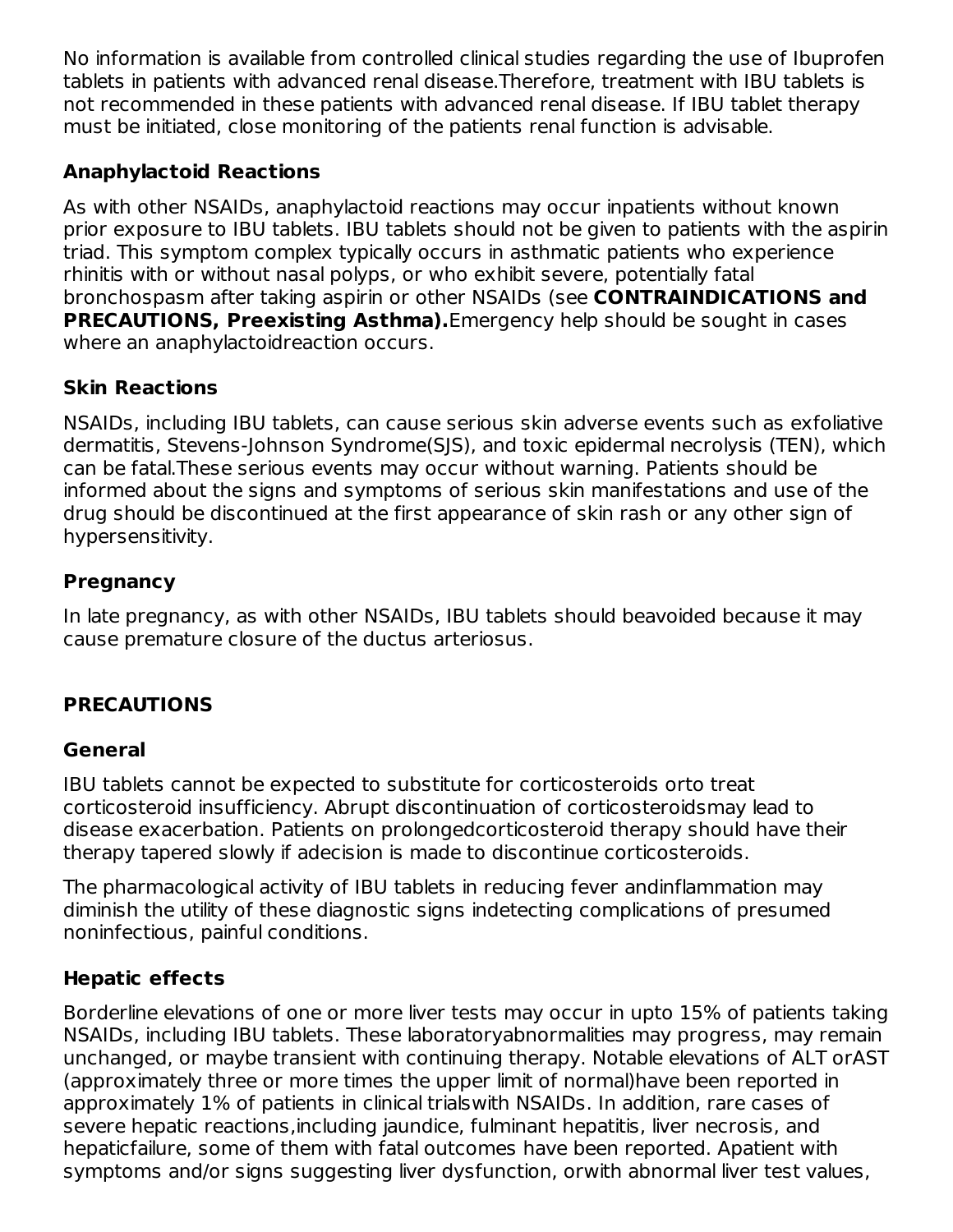should be evaluated for evidence ofthe development of a more severe hepatic reaction while on therapywith IBU tablets. If clinical signs and symptoms consistent with liverdisease develop, or if systemic manifestations occur (e.g.,eosinophilia, rash, etc.), IBU tablets should be discontinued.

## **Hematological effects**

Anemia is sometimes seen in patients receiving NSAIDs, includingIBU tablets. This may be due to fluid retention, occult or gross GIblood loss, or an incompletely described effect upon erythropoiesis.Patients on long-term treatment with NSAIDs, including IBU tablets,should have their hemoglobin or hematocrit checked if they exhibitany signs or symptoms of anemia.

In two postmarketing clinical studies the incidence of a decreasedhemoglobin level was greater than previously reported. Decrease inhemoglobin of 1 gram or more was observed in 17.1% of 193patients on 1600 mg ibuprofen daily (osteoarthritis), and in 22.8% of189 patients taking 2400 mg of ibuprofen daily (rheumatoid arthritis).Positive stool occult blood tests and elevated serum creatinine levelswere also observed in these studies.

NSAIDs inhibit platelet aggregation and have been shown to prolongbleeding time in some patients. Unlike aspirin, their effect onplatelet function is quantitatively less, of shorter duration, and reversible.

Patients receiving IBU tablets who may be adversely affected byalterations in platelet function, such as those with coagulation disordersor patients receiving anticoagulants should be carefully monitored.

# **Preexisting asthma**

Patients with asthma may have aspirin-sensitive asthma. The useof aspirin in patients with aspirin-sensitive asthma has been associatedwith severe bronchospasm, which can be fatal. Since cross reactivity,including bronchospasm, between aspirin and NSAIDs hasbeen reported in such aspirin-sensitive patients, IBU tablets shouldnot be administered to patients with this form of aspirin sensitivityand should be used with caution in patients with preexisting asthma.

# **Ophthalmological effects.**

Blurred and/or diminished vision, scotomata, and/or changes incolor vision have been reported. If a patient develops such complaintswhile receiving IBU tablets, the drug should be discontinued, and thepatient should have an ophthalmologic examination which includescentral visual fields and color vision testing.

# **Aseptic Meningitis**

Aseptic meningitis with fever and coma has been observed on rareoccasions in patients on ibuprofen therapy. Although it is probablymore likely to occur in patients with systemic lupus erythematosusand related connective tissue diseases, it has been reported inpatients who do not have an underlying chronic disease. If signs orsymptoms of meningitis develop in a patient on IBU tablets, the possibilityof its being related to IBU tablets should be considered.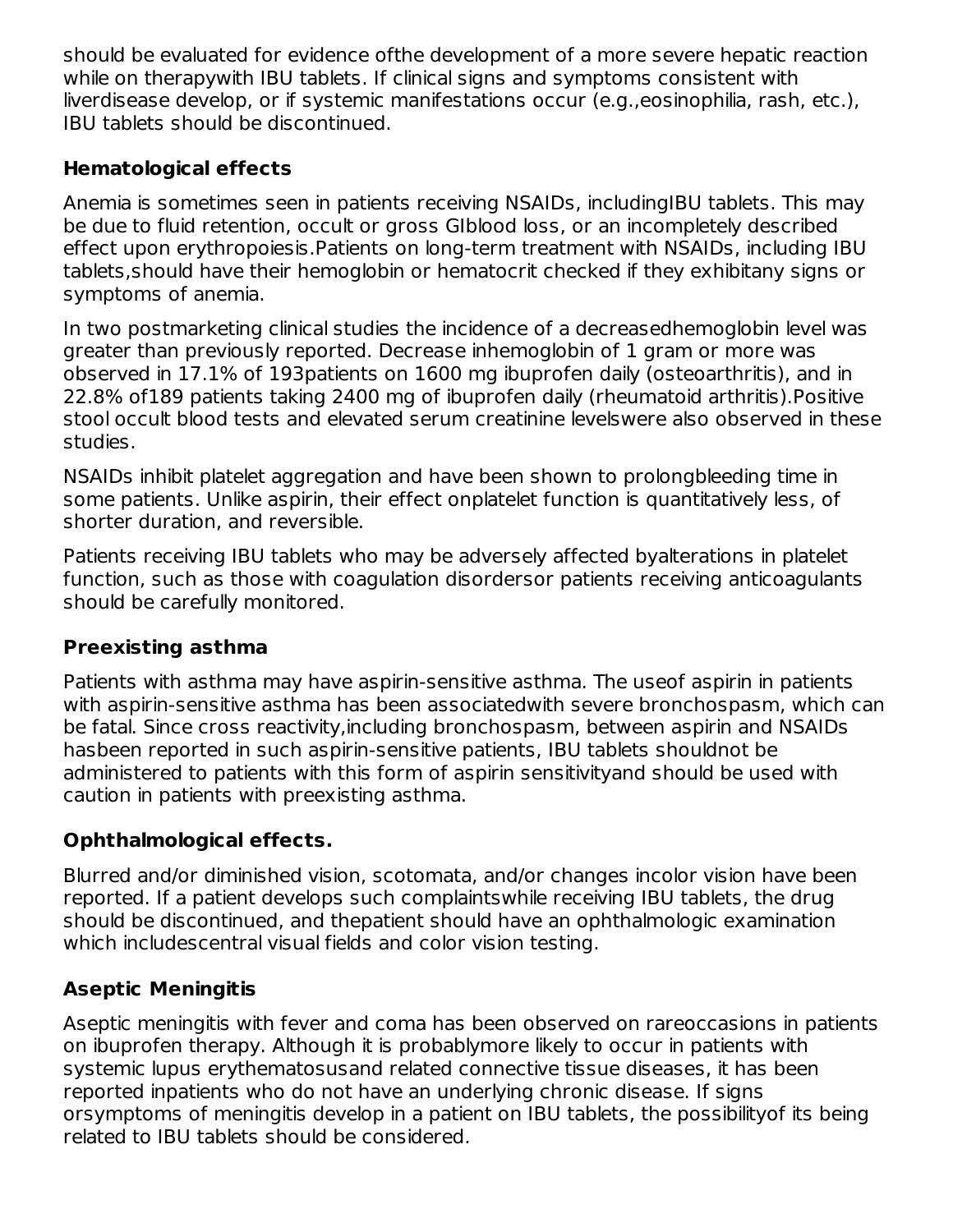## **Information for Patients**

Patients should be informed of the following information beforeinitiating therapy with an NSAID and periodically during the course ofongoing therapy. Patients should also be encouraged to read theNSAID Medication Guide that accompanies each prescription dispensed

• Cardiovascular Thrombotic Events: Advise patients to be alert for the symptoms of cardiovascular thrombotic events, including chest pain, shortness of breath, weakness, or slurring of speech, and to report any of these symptoms to their health care provider immediately [see WARNINGS].

• IBU tablets, like other NSAIDs, can cause GI discomfort and, rarely,serious GI side effects, such as ulcers and bleeding, which mayresult in hospitalization and even death. Although serious GI tractulcerations and bleeding can occur without warning symptoms,patients should be alert for the signs and symptoms of ulcerationsand bleeding, and should ask for medical advice when observingany indicative signs or symptoms including epigastric pain, dyspepsia,melena, and hematemesis. Patients should be apprised of theimportance of this follow-up (see

#### **WARNINGS,Gastrointestinal Effects-Risk of Ulceration, Bleeding and Perforation).**

• IBU tablets, like other NSAIDs, can cause serious skin side effectssuch as exfoliative dermatitis, SJS and TEN, which may result inhospitalization and even death. Although serious skin reactions mayoccur without warning, patients should be alert for the signs andsymptoms of skin rash and blisters, fever, or other signs of hypersensitivitysuch as itching, and should ask for medical advice whenobserving any indicative sign or symptoms. Patients should beadvised to stop the drug immediately if they develop any type ofrash and contact their physicians as soon as possible.

• Heart Failure and Edema: Advise patients to be alert for the symptoms of congestive heart failure including shortness of breath, unexplained weight gain, or edema and to contact their healthcare provider if such symptoms occur [see WARNINGS].

• Patients should be informed of the warning signs and symptoms ofhepatotoxicity (e.g., nausea, fatigue, lethargy, pruritus, jaundice,right upper quadrant tenderness and "flu-like" symptoms). If theseoccur, patients should be instructed to stop therapy and seek immediatemedical therapy.

• Patients should be informed of the signs of an anaphylactoid reaction(e.g. difficulty breathing, swelling of the face or throat). If theseoccur, patients should be instructed to seek immediate emergencyhelp (see **WARNINGS)**.

• In late pregnancy, as with other NSAIDs, IBU tablets should beavoided because it may cause premature closure of the ductus arteriosus.

# **Laboratory Tests**

Because serious GI tract ulcerations and bleeding can occur withoutwarning symptoms, physicians should monitor for signs orsymptoms of GI bleeding. Patients on long-term treatment withNSAIDs should have their CBC and chemistry profile checked periodically.If clinical signs and symptoms consistent with liver or renaldisease develop, systemic manifestations occur (e.g., eosinophilia,rash etc.), or abnormal liver tests persist or worsen, IBU tabletsshould be discontinued.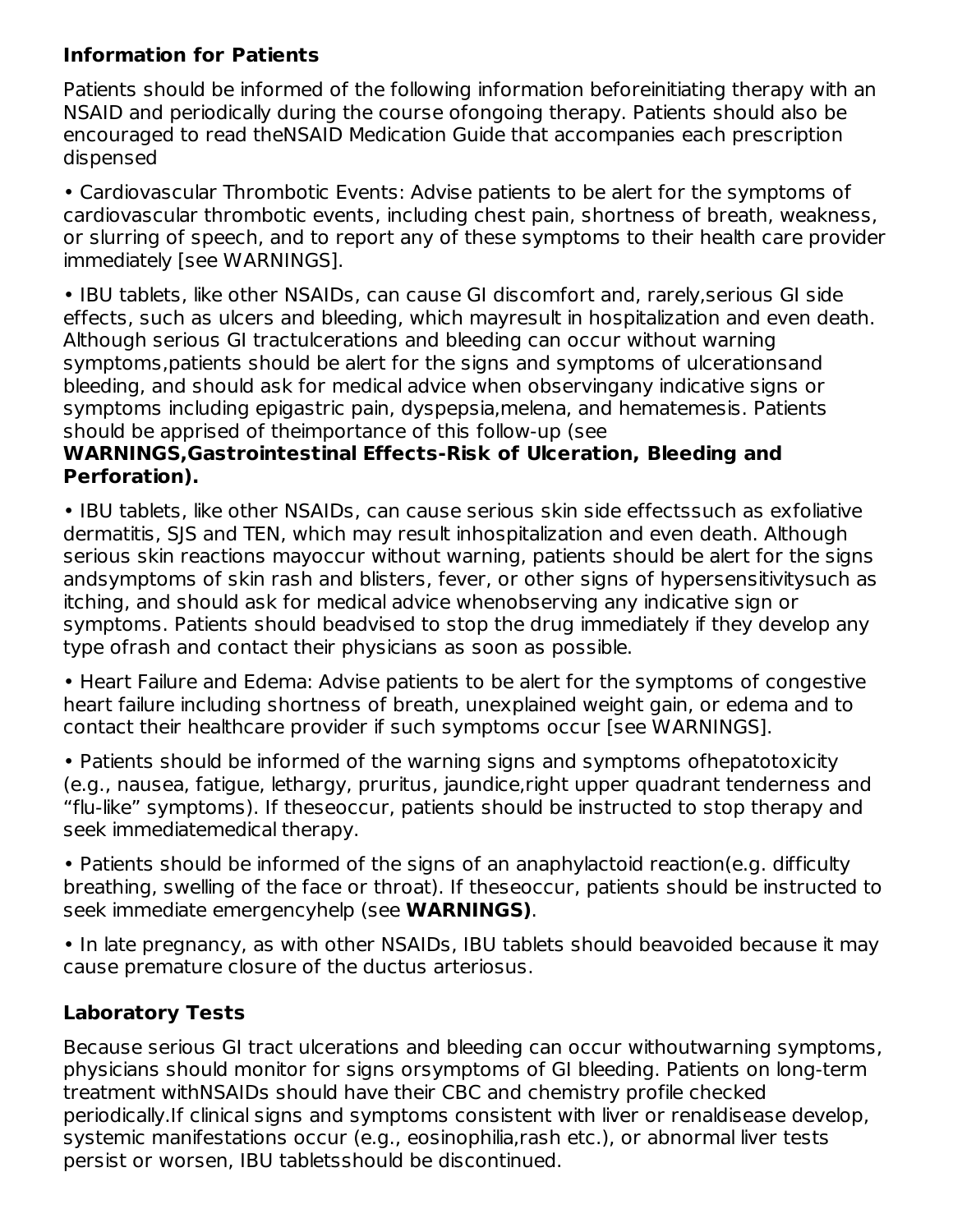#### **Drug Interactions**

**ACE-inhibitors:**Reports suggest that NSAIDs may diminish the antihypertensiveeffect of ACE-inhibitors. This interaction should be given considerationin patients taking NSAIDs concomitantly with ACE-inhibitors.

**Aspirin**When IBU tablets are administered with aspirin, its protein bindingis reduced, although the clearance of free IBU tablets is notaltered. The clinical significance of this interaction is not known; however,as with other NSAIDs, concomitant administration of ibuprofenand aspirin is not generally recommended because of the potential forincreased adverse effects.

## **Diuretics**

Clinical studies, as well as post marketing observations, haveshown that Ibuprofen tablets can reduce the natriuretic effect-offurosemide and thiazides in some patients. This response has beenattributed to inhibition of renal prostaglandin synthesis. During concomitanttherapy with NSAIDs, the patient should be observed closelyfor signs of renal failure (see PRECAUTIONS, Renal Effects), aswell as to assure diuretic efficacy.

## **Lithium**

Ibuprofen produced an elevation of plasma lithium levels and areduction in renal lithium clearance in a study of eleven normal volunteers.The mean minimum lithium concentration increased 15%and the renal clearance of lithium was decreased by 19% during thisperiod of concomitant drug administration.This effect has been attributed to inhibition of renal prostaglandinsynthesis by ibuprofen. Thus, when ibuprofen and lithium are administeredconcurrently, subjects should be observed carefully for signsof lithium toxicity. (Read circulars for lithium preparation before useof such concurrent therapy.)

# **Methotrexate**

NSAIDs have been reported to competitively inhibit methotrexateaccumulation in rabbit kidney slices. This may indicate that they couldenhance the toxicity of methotrexate. Caution should be used whenNSAIDs are administered concomitantly with methotrexate.

# **Warfarin-type anticoagulants**

Several short-term controlled studies failed to show that Ibuprofentablets significantly affected prothrombin times or a variety of otherclotting factors when administered to individuals on coumarin-typeanticoagulants. However, because bleeding has been reported whenIBU tablets and other NSAIDs have been administered to patients oncoumarin-type anticoagulants, the physician should be cautiouswhen administering IBU tablets to patients on anticoagulants. Theeffects of warfarin and NSAIDs on GI bleeding are synergistic, suchthat the users of both drugs together have a risk of serious GI bleedinghigher than users of either drug alone.

## **H-2 Antagonists**

In studies with human volunteers, co-administration of cimetidineor ranitidine with ibuprofen had no substantive effect on ibuprofenserum concentrations.

## **Pregnancy**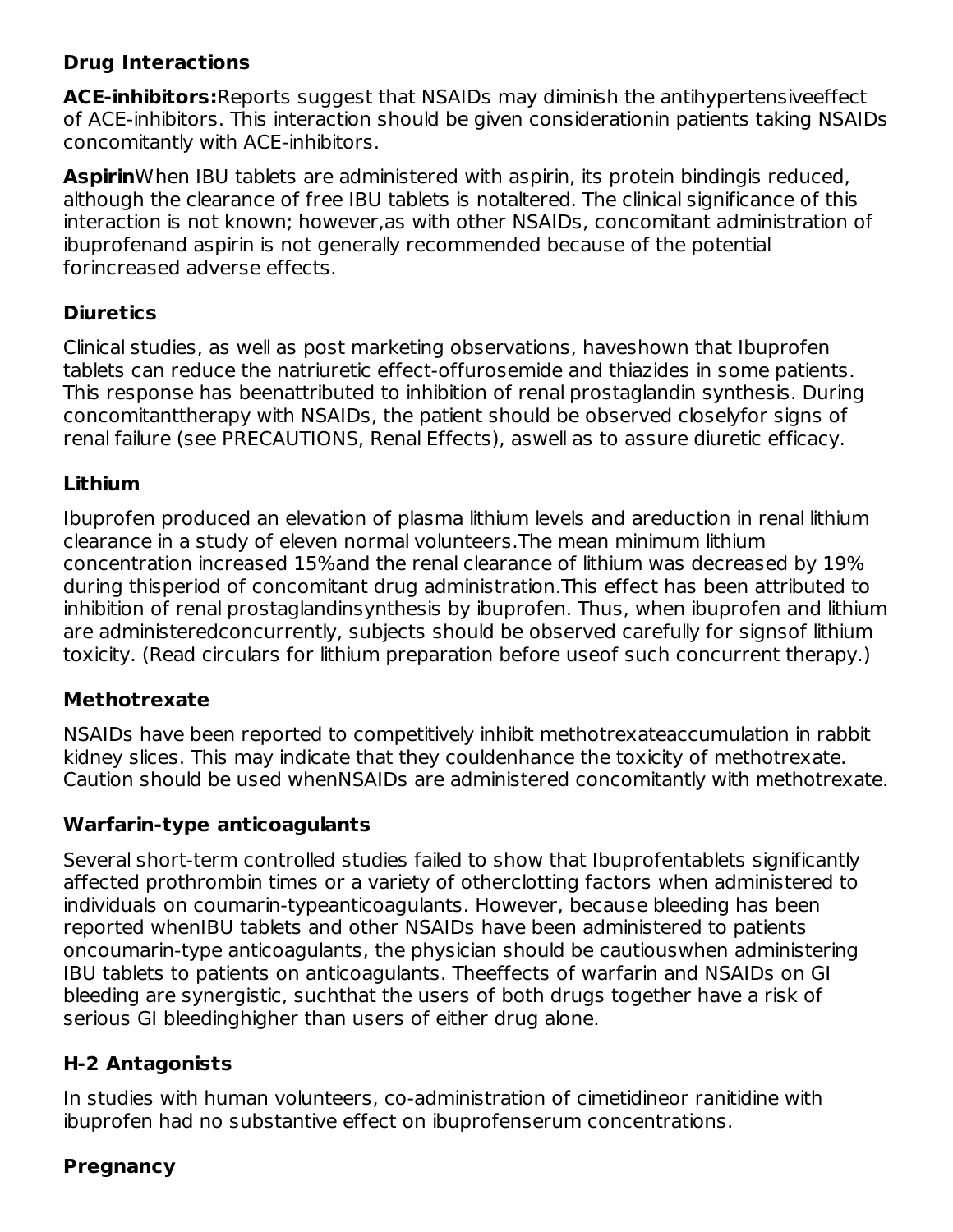## **Teratogenic effects: Pregnancy Category C**

Reproductive studies conducted in rats and rabbits have notdemonstrated evidence of developmental abnormalities. However,animal reproduction studies are not always predictive of humanresponse. There are no adequate and well-controlled studies in pregnantwomen. Ibuprofen should be used in pregnancy only if thepotential benefit justifies the potential risk to the fetus.

## **Nonteratogenic effects**

Because of the known effects of NSAIDs on the fetal cardiovascularsystem (closure of ductus arteriosus), use during late pregnancyshould be avoided.

#### **Labor and Delivery**

In rat studies with NSAIDs, as with other drugs known to inhibitprostaglandin synthesis, an increased incidence of dystocia, delayedparturition, and decreased pup survival occurred. The effects of IBUtablets on labor and delivery in pregnant women are unknown.

## **Nursing Mothers**

It is not known whether this drug is excreted in human milk.Because many drugs are excreted in human-milk and because of thepotential for serious adverse reactions in nursing infants from IBUtablets, a decision should be made whether to discontinue nursing ordiscontinue the drug, taking into account the importance of the drugto the mother.

## **Pediatric Use**

Safety and effectiveness of IBU tablets in pediatric patients havenot been established.

# **Geriatric Use**

As with any NSAIDs, caution should be exercised in treating theelderly (65 years and older).

# **ADVERSE REACTIONS**

The most frequent type of adverse reaction occurring withIbuprofen tablets is gastrointestinal. In controlled clinical trials thepercentage of patients reporting one or more gastrointestinal complaintsranged from 4% to 16%.

In controlled studies when Ibuprofen tablets were compared toaspirin and indomethacin in equally effective doses, the overall incidenceof gastrointestinal complaints was about half that seen in eitherthe aspirin- or indomethacin-treated patients.

Adverse reactions observed during controlled clinical trials at anincidence greater than 1% are listed in the table. Those reactions listedin Column one encompass observations in approximately 3,000patients. More than 500 of these patients were treated for periods ofat least 54 weeks.

Still other reactions occurring less frequently than 1 in 100 werereported in controlled clinical trials and from marketing experience.These reactions have been divided into two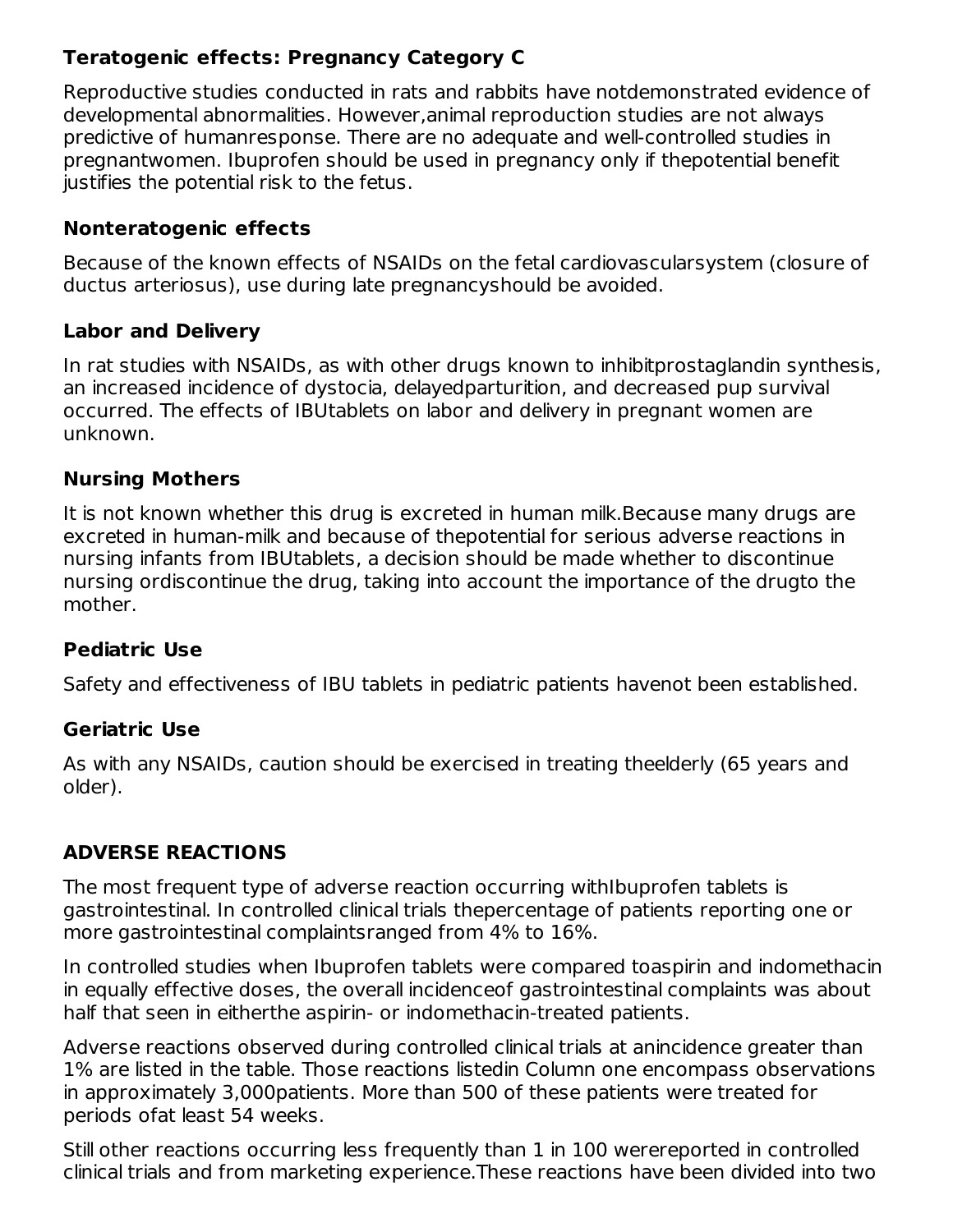categories: Column twoof the table lists reactions with therapy with Ibuprofen tablets wherethe probability of a causal relationship exists: for the reactions inColumn three, a causal relationship with Ibuprofen tablets has notbeen established.

Reported side effects were higher at doses of 3200 mg/day thanat doses of 2400 mg or less per day in clinical trials of patients withrheumatoid arthritis. The increases in incidence were slight and stillwithin the ranges reported in the table.

| Incidence Greater than 1% (but less than 3%)<br>Probable Causal Relationship*                                                                                                                                                  | Precise Incidence Unknown (but less than 1%)<br>Probable Causal Relationship**                                                                                                                                         | Precise Incidence Unknown (but less than 1%)<br>Causal Relationship Unknown**             |  |
|--------------------------------------------------------------------------------------------------------------------------------------------------------------------------------------------------------------------------------|------------------------------------------------------------------------------------------------------------------------------------------------------------------------------------------------------------------------|-------------------------------------------------------------------------------------------|--|
| <b>GASTROINTESTINAL</b><br>Nausea*, epigastric pain*, heartburn*, diarrhea, abdominal distress,<br>nausea and vomiting, indigestion, constipation, abdominal cramps<br>or Pain, fullness of GI tract (bloating and flatulence) | Gastric or duodenal ulcer with bleeding and/or perforation, gastroin-<br>testinal hemorrhage, melena, gastritis, hepatitis, jaundice, abnormal<br>liver function tests: pancreatitis                                   |                                                                                           |  |
| <b>CENTRAL NERVOUS SYSTEM</b><br>Dizziness*, headache, nervousness                                                                                                                                                             | Depression, insomnia, confusion, emotional liability, somnolence,<br>aseptic meningitis with fever and coma (see PRECAUTIONS)                                                                                          | Paresthesias, hallucinations, dream abnormalities, pseudotumor<br>cerebri                 |  |
| <b>DERMATOLOGIC</b><br>Rash*, (including maculopapular type), pruritus                                                                                                                                                         | Vesiculobullous eruptions, urticaria, erythema multiforme, Stevens-<br>Johnson syndrome, alopecia                                                                                                                      | Toxic epidermal necrolysis, photoallergic skin reactions                                  |  |
| <b>SPECIAL SENSES</b><br>Tinnitus                                                                                                                                                                                              | Hearing loss, amblyopia (blurred and/or diminished vision, sco-<br>tomata and/or changes in color vision) (see PRECAUTIONS)                                                                                            | Conjunctivitis, diplopia, optic neuritis, cataracts                                       |  |
| <b>HEMATOLOGIC</b>                                                                                                                                                                                                             | Neutropenia, agranulocytosis, aplastic anemia, hemolytic anemia<br>(sometimes Coombs positive), thrombocytopenia with or without<br>purpura, eosinophilia, decreases in hemoglobin and hematocrit (see<br>PRECAUTIONS) | Bleeding episodes (eg epistaxis, menomhagia)                                              |  |
| <b>METABOLIC/ENDOCRINE</b><br>Decreased appetite                                                                                                                                                                               |                                                                                                                                                                                                                        | Gynecomastia, hypoglycemic reaction, acidosis                                             |  |
| CARDIOVASCULAR<br>Edema, fluid retention (generally responds promptly to drug discon-<br>tinuation) (see PRECAUTIONS)                                                                                                          | Congestive heart failure in patients with marginal cardiac function,<br>elevate blood pressure, palpitations                                                                                                           | Arrhythmias (sinus tachycardia, sinus bradycardia)                                        |  |
| <b>ALLERGIC</b>                                                                                                                                                                                                                | Syndrome of abdominal pain, fever, chills, nausea and vomiting;<br>anaphylaxis; bronchospasm (see CONTRAINDICATIONS)                                                                                                   | Serum sickness, lupus erythematosus syndrome. Henoch-<br>Schonlein vasculitis, angioedema |  |
| <b>RENAL</b>                                                                                                                                                                                                                   | Acute renal failure (see PRECAUTIONS), decreased creatinine clear-<br>ance, poliuria, azotemia, cystitis, Hematuria                                                                                                    | Renal papillary necrosis                                                                  |  |
| <b>MISCELLANEOUS</b>                                                                                                                                                                                                           | Dry eyes and mouth, gingival ulcer, rhinitis                                                                                                                                                                           |                                                                                           |  |

\* Reactions occurring in 3% to 9% of patients treated with IBU. (Those reactions occurring in less than 3% of the patients are unmarked.)<br>\*\* Reactions are classified under "Probable Causal Relationship (PCR)" if there has

## **OVERDOSAGE**

Approximately 11⁄2 hours after the reported ingestion of from 7 to10 Ibuprofen tablets (400 mg), a 19-month old child weighing 12 kgwas seen in the hospital emergency room, apneic and cyanotic,responding only to painful stimuli. This type of stimulus, however,was sufficient to induce respiration. Oxygen and parenteral fluidswere given; a greenish-yellow fluid was aspirated from the stomachwith no evidence to indicate the presence of ibuprofen. Two hoursafter ingestion the child's condition seemed stable; she still respondedonly to painful stimuli and continued to have periods of apnea lastingfrom 5 to 10 seconds. She was admitted to intensive care andsodium bicarbonate was administered as well as infusions of dextroseand normal saline. By four hours postingestion she could bearoused easily, sit by herself and respond to spoken commands.Blood level of ibuprofen was 102.9 μg/mL approximately 81⁄2 hoursafter accidental ingestion. At 12 hours she appeared to be completelyrecovered.

In two other reported cases where children (each weighingapproximately 10 kg) accidentally, acutely ingested approximately120 mg/kg, there were no signs of acute intoxication or late sequelae.Blood level in one child 90 minutes after ingestion was 700 μg/mL —about 10 times the peak levels seen in absorption-excretion studies.A 19-year old male who had taken 8,000 mg of ibuprofen over aperiod of a few hours complained of dizziness, and nystagmus wasnoted. After hospitalization, parenteral hydration and three days bedrest, he recovered with no reported sequelae.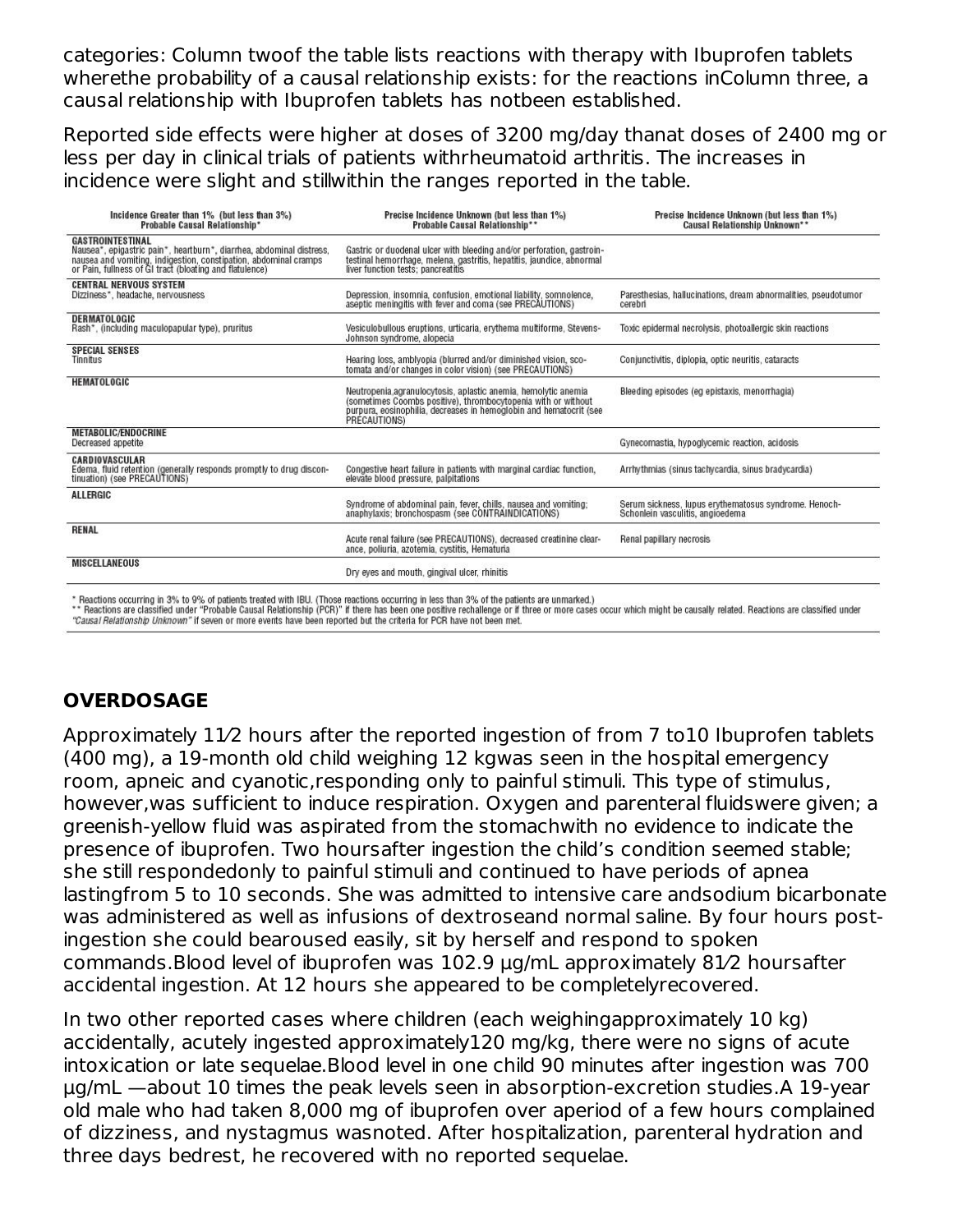In cases of acute overdosage, the stomach should be emptied byvomiting or lavage, though little drug will likely be recovered if morethan an hour has elapsed since ingestion. Because the drug is acidicand is excreted in the urine, it is theoretically beneficial to administeralkali and induce diuresis. In addition to supportive measures, the useof oral activated charcoal may help to reduce the absorption andreabsorption of Ibuprofen tablets.

## **DOSAGE AND ADMINISTRATION**

Carefully consider the potential benefits and risks of IBU tabletsand other treatment options before deciding to use IBU tablets. Usethe lowest effective dose for the shortest duration consistent withindividual patient treatment goals (see WARNINGS).

After observing the response to initial therapy with IBU tablets, thedose and frequency should be adjusted to suit an individual patient'sneeds.Do not exceed 3200 mg total daily dose. If gastrointestinal complaintsoccur, administer IBU tablets with meals or milk.

#### **Rheumatoid arthritis and osteoarthritis, including flare-ups ofchronic disease:**

Suggested Dosage: 1200 mg-3200 mg daily (400 mg, 600 mg or800 mg tid or qid). Individual patients may show a better responseto 3200 mg daily, as compared with 2400 mg, although in well-controlledclinical trials patients on 3200 mg did not show a better meanresponse in terms of efficacy. Therefore, when treating patients with3200 mg/day, the physician should observe sufficient increased clinicalbenefits to offset potential increased risk.The dose should be tailored to each patient, and may be loweredor raised depending on the severity of symptoms either at time of initiatingdrug therapy or as the patient responds or fails to respond.In general, patients with rheumatoid arthritis seem to require higherdoses of IBU tablets than do patients with osteoarthritis.

The smallest dose of IBU tablets that yields acceptable controlshould be employed. A linear blood level dose-response relationshipexists with single doses up to 800 mg (See CLINICAL PHARMACOLOGYfor effects of food on rate of absorption).

The availability of three tablet strengths facilitates dosage adjustment.In chronic conditions, a therapeutic response to therapy with IBU tablets is sometimes seen in a few days to a week but most often isobserved by two weeks. After a satisfactory response has beenachieved, the patient's dose should be reviewed and adjusted asrequired.

#### **Mild to moderate pain:**

400 mg every 4 to 6 hours as necessaryfor relief of pain.In controlled analgesic clinical trials, doses of Ibuprofen tabletsgreater than 400 mg were no more effective than the 400 mg dose.

#### **Dysmenorrhea:**

For the treatment of dysmenorrhea, beginning with the earliest onset of such pain.

#### **HOW SUPPLIED**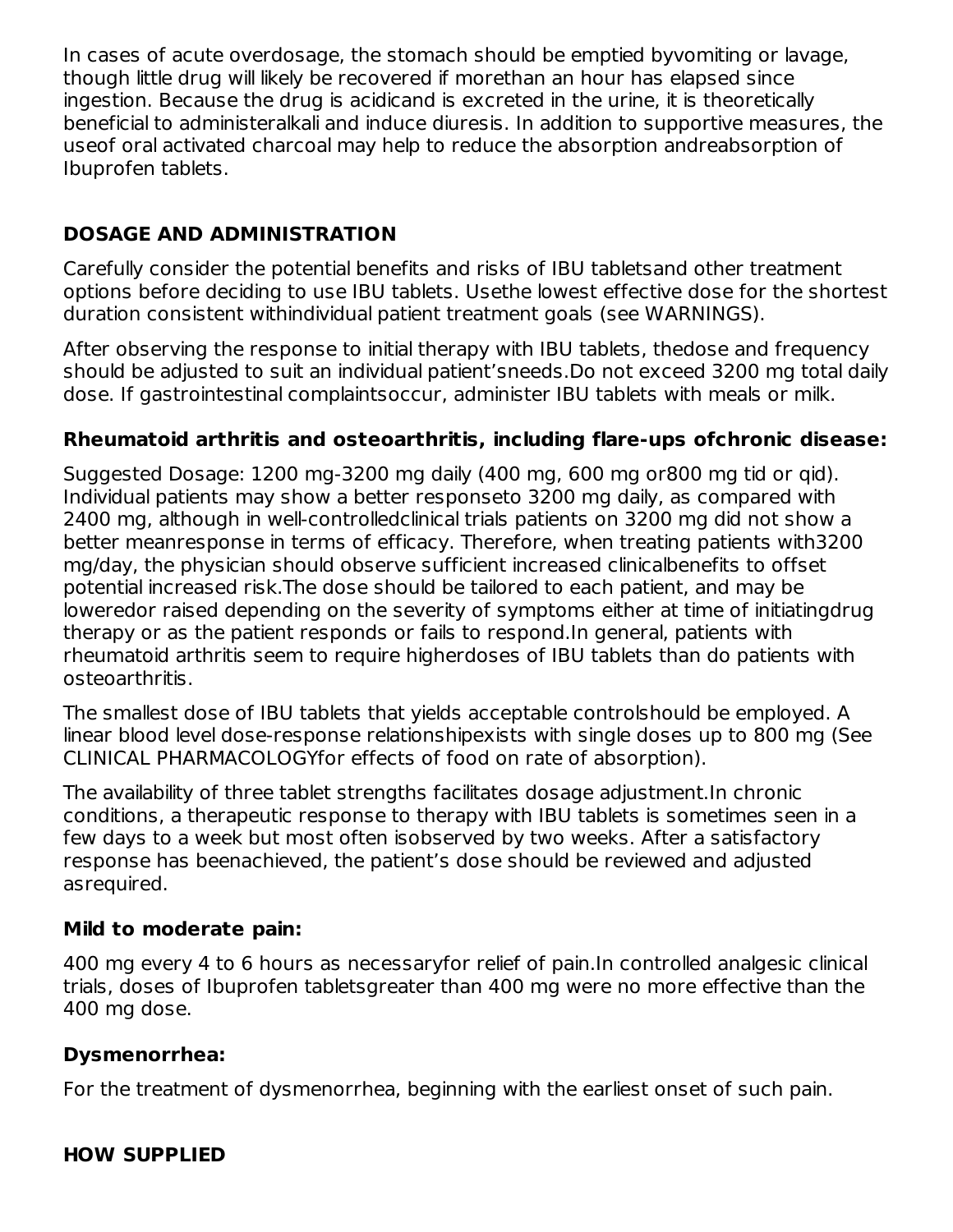IBU tablets are available in the following strengths, colors and sizes:

800 mg (white, caplet, debossed 8I)

Bottles of 100 NDC 55111-684-01

Store at room temperature. Avoid excessive heat 40°C (104°F).

Manufactured by:

# **Dr. Reddy's Laboratories Louisiana, LLC**

Shreveport, LA 71106 USA Revised, July 2016

## **MEDICATION GUIDE**

**Medication Guide forNon-Steroidal Anti-Inflammatory Drugs (NSAIDs)**

**What it the most important information I should know about medicines called Non-Steroidal Anti-Inflammatory Drugs (NSAIDs)?**

**NSAIDs can cause serious side effects, including:**

• **Increased risk of a heart attack or stroke that can lead to death.** This risk may happen early in treatment and may increase:

° with increasing doses of NSAIDs

° with longer use of NSAIDs

**Do not take NSAIDs right before or after a heart surgery called a coronary artery bypass graft (CABG).**

**Avoid taking NSAIDs after a recent heart attack, unless your healthcare provider tells you to. You may have an increased risk of another heart attack if you take NSAIDs after a recent heart attack.**

**•Increased risk of bleeding, ulcers, and tears (perforation) of the esophagus (tube leading from the mouth to the stomach), stomach and intestines:**

° anytime during use

- ° without warning symptoms
- ° that may cause death

## **The risk of getting an ulcer or bleeding increases with:**

- ° past history of stomach ulcers, or stomach or intestinal bleeding with use of NSAIDs
- ° taking medicines called corticosteroids, anticoagulants, SSRIs, or SNRIs
- ° increasing use of NSAIDs
- ° longer use of NSAIDs
- ° smoking
- ° drinking alcohol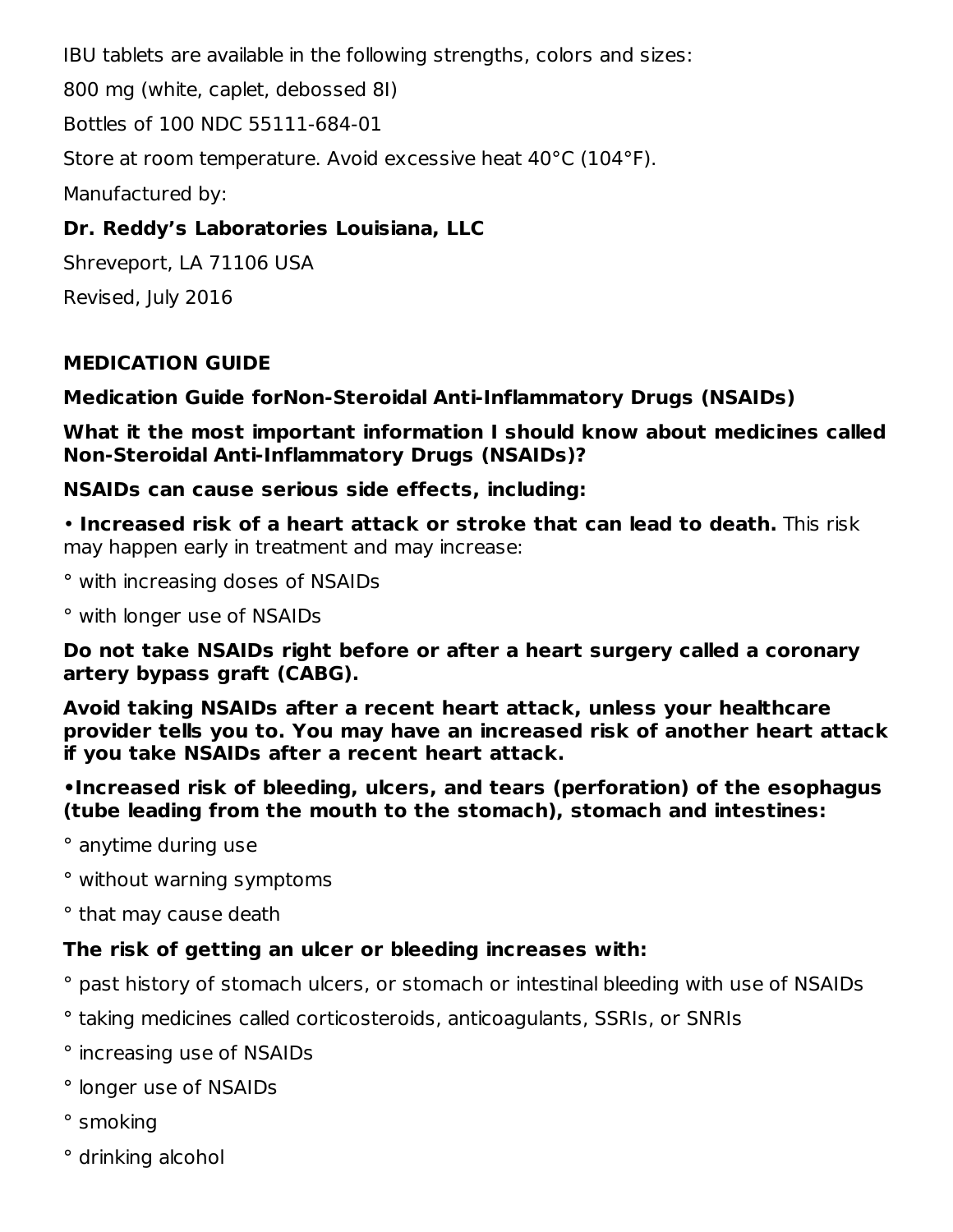- ° older age
- ° poor health
- ° advanced liver disease
- ° bleeding problems

# **NSAIDs should only be used**:

- ° exactly as prescribed
- ° at the lowest dose possible for your treatment
- ° for the shortest time needed

# **What are NSAIDs?**

NSAIDs are used to treat pain and redness, swelling, and heat (inflammation) from medical conditions such as different types of arthritis, menstrual cramps, and other types of short-term pain.

# **Who should not NSAIDs?**

# **Do not take NSAIDs:**

• if you had an asthma attack, hives, or other allergic reaction with aspirin or any other NSAIDs

• right before or after heart bypass surgery

## **Before taking NSAIDs, tell your healthcare provider about all your medical conditions, including if you:**

- have liver or kidney problems
- have high blood pressure
- have asthma

• are pregnant or plan to become pregnant. Talk to your healthcare provider if you are considering taking NSAIDs during pregnancy. **You should not take NSAIDs after 29 weeks or pregnancy.**

• are breastfeeding or plan to breast feed

**Tell your healthcare provider about all of the medicines you take, including prescription or over-the-counter medicines, vitamins or herbal supplements.** NSAIDs and some other medicines can interact with each other and cause serious side effects. **Do not start taking any new medicine without talking to your healthcare provider first.**

# **What are the possible side effects of NSAIDs?**

# **NSAIDs can cause serious side effects, including:**

See "What is the most important information I should know about medicines called Nonsterodial Anti-Inflammatory Drugs (NSAIDs)?"

- new or worse high blood pressure low red blood cells (anemia)
- heart failure life-threatening skin reactions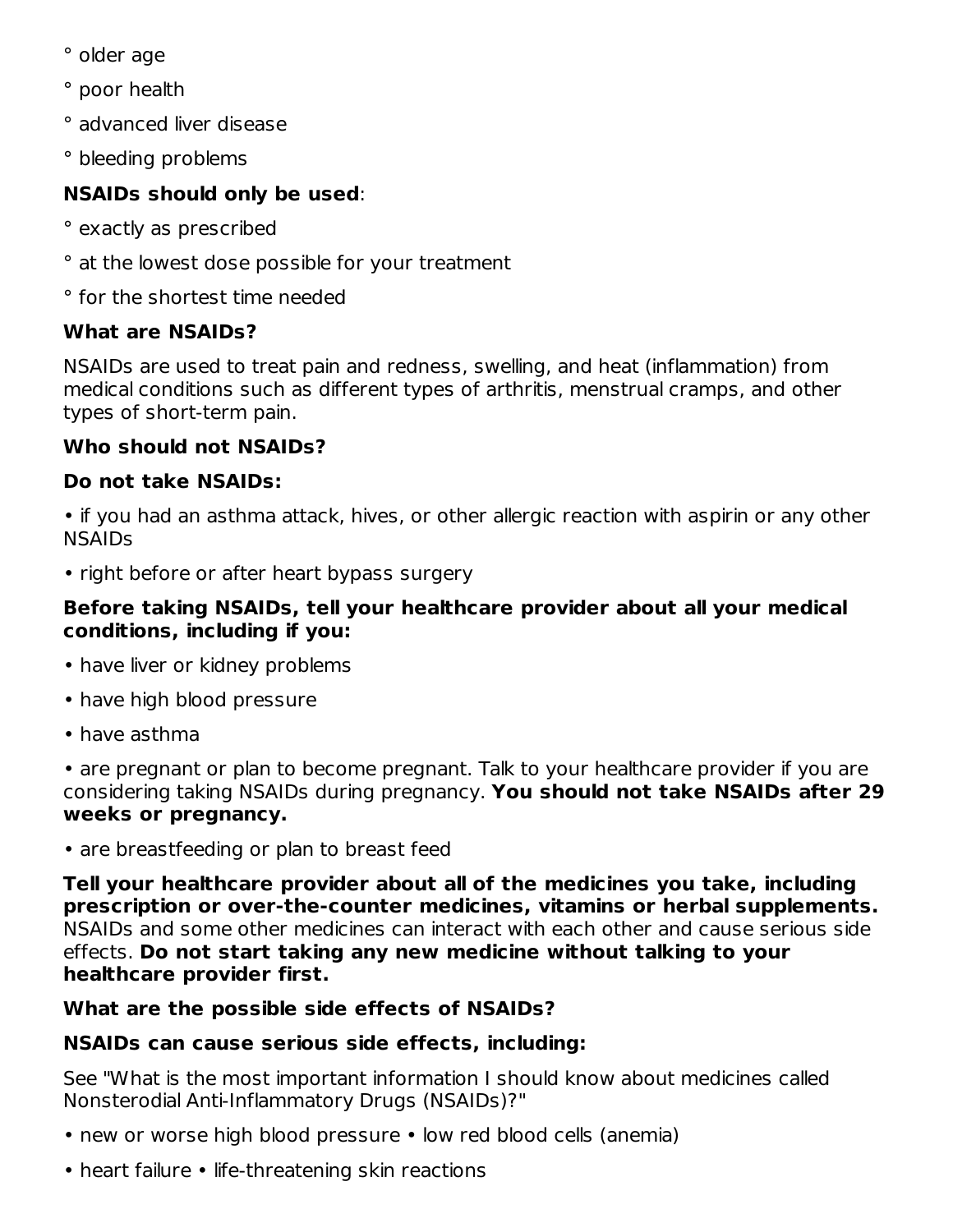- liver problems including liver failure life-threatening allergic reactions
- kidney problems including kidney failure

• **Other side effects of NSAIDs include:** stomach pain, constipation, diarrhea, gas, heartburn, nausea, vomiting, and dizziness.

#### **Get emergency help right away if you have any of the following symptoms**:

- shortness of breath or trouble breathing slurred speech
- chest pain swelling of the face or throat
- weakness in one part or side of your body

#### **Stop your NSAID medicine and call your healthcare provider right away if you have any of the following symptoms:**

• nausea • vomit blood

• more tired or weaker than usual • there is blood in your bowel movement or it is black and sticky like tar

- diarrhea unusual weight gain
- itching skin rash or blisters with fever
- your skin or eyes look yellow swelling of the arms, legs, hands and feet
- indigestion or stomach pain flu-like symptoms

#### **If you take too much of your NSAIDs, call your healthcare provider or get medical help right away.**

These are not all the possible side effects of NSAIDs. For more information, ask your healthcare provider or pharmacist about NSAIDs.

#### **Call your doctor for medical advice about side effects. You may report side effects to FDA at 1-800-FDA-1088**.

#### **Other information about NSAIDs**

•Aspirin is an NSAID but it does not increase the chance of a heart attack. Aspirin can cause bleeding in the brain, stomach, and intestines. Aspirin can also cause ulcers in the stomach and intestines.

• Some of NSAIDs are sold in lower doses without a prescription (over-the-counter) Talk to your healthcare provider before using over- the-counter NSAIDs for more than 10 days.

## **General information about the safe and effective use of NSAIDs**

Medicines are sometimes prescribed for purposes other than those listed in a Medication Guide. Do not us NSAIDs for a condition for which it was not prescribed. Do not give NSAIDs to other people, even if they have the same symptoms that you have. It may harm them.

If you would like more information about NSAIDs, talk with your healthcare provider. You can ask your pharmacist or healthcare provider for information about NSAIDs that is written for professionals.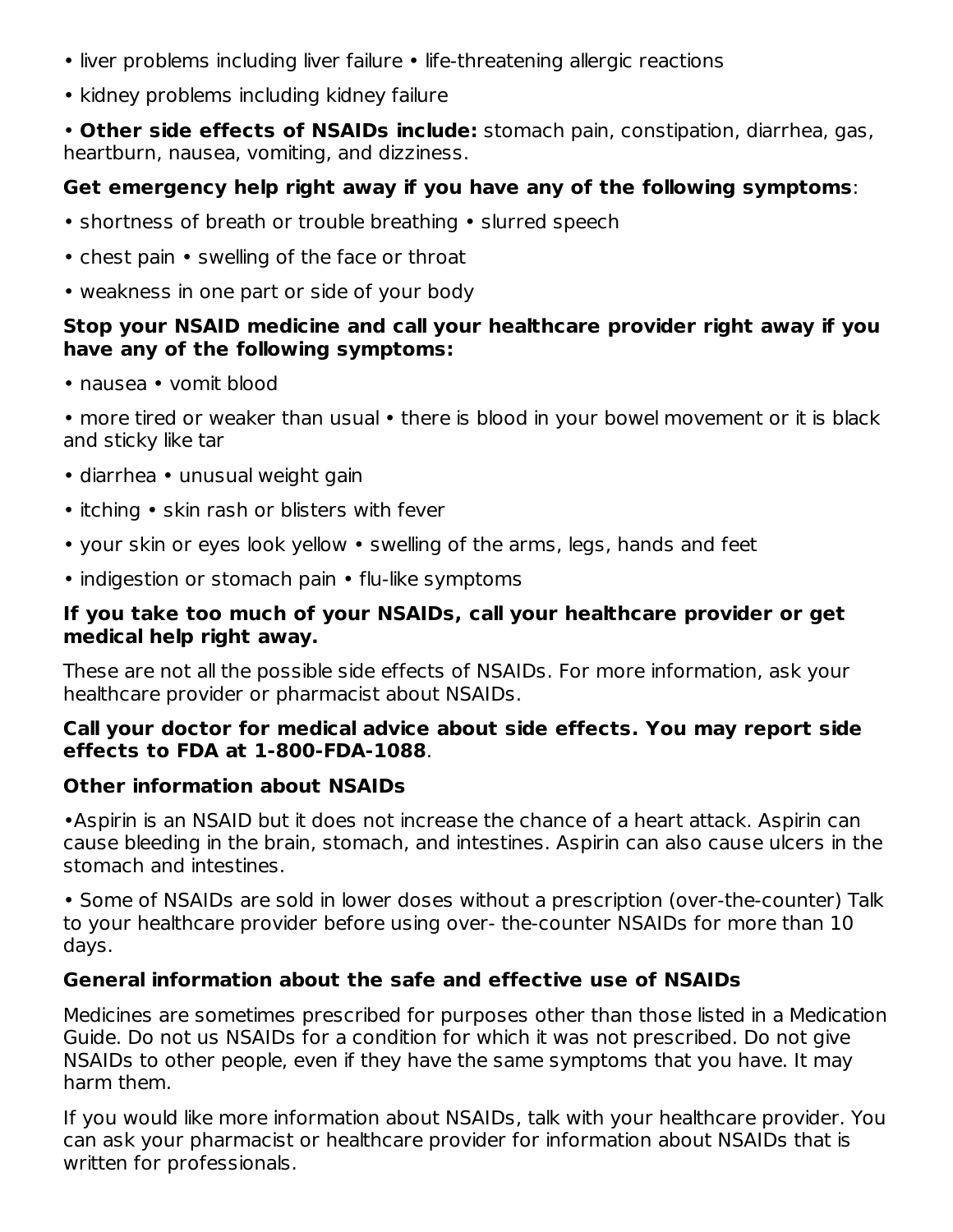IBU™ Ibuprofen Tablets USP 400 mg, 600 mg, and 800 mg Rx - ANDA# 075682

**Manufacturing facility:** Dr. Reddy's Laboratories Louisiana, LLC - Shreveport, LA 71106 USA

**Distributed by:** Dr. Reddy's Laboratories, Inc.

**For more info, call/contact:** 1-888-375-3784

This Medication Guide has been approved by the U.S. Food and Drug Administration Revised May 2016

#### **NuDroxicin Pain Relief Roll-On**

#### **Active Ingrediets**

Methyl Salicylate 25.00% Menthol 6.00% Capsaicin 0.025%

#### **Purpose**

Topical Analgesic

#### **Uses**

Use or the temporary relief of minor aches and muscle pains associated with arthritis, simple backache, strains, muscle soreness and stiffness.

#### **WARNINGS:**

For external use only. Use only as directed. Avoid contact with eyes and mucous membranes or genitals. Do not cover or tightly bandage area. on wounds or damaged skin. Do not use with heating pad.

#### **DO NOT USE:**

On cuts or infected skin, on children less than 12 years old in large amount.

#### **STOP USE AND ASK A PHYSICIAN**

For severe undiagnosed pain. If pain worsens or persist for more than 7 days. If itching or rash occurs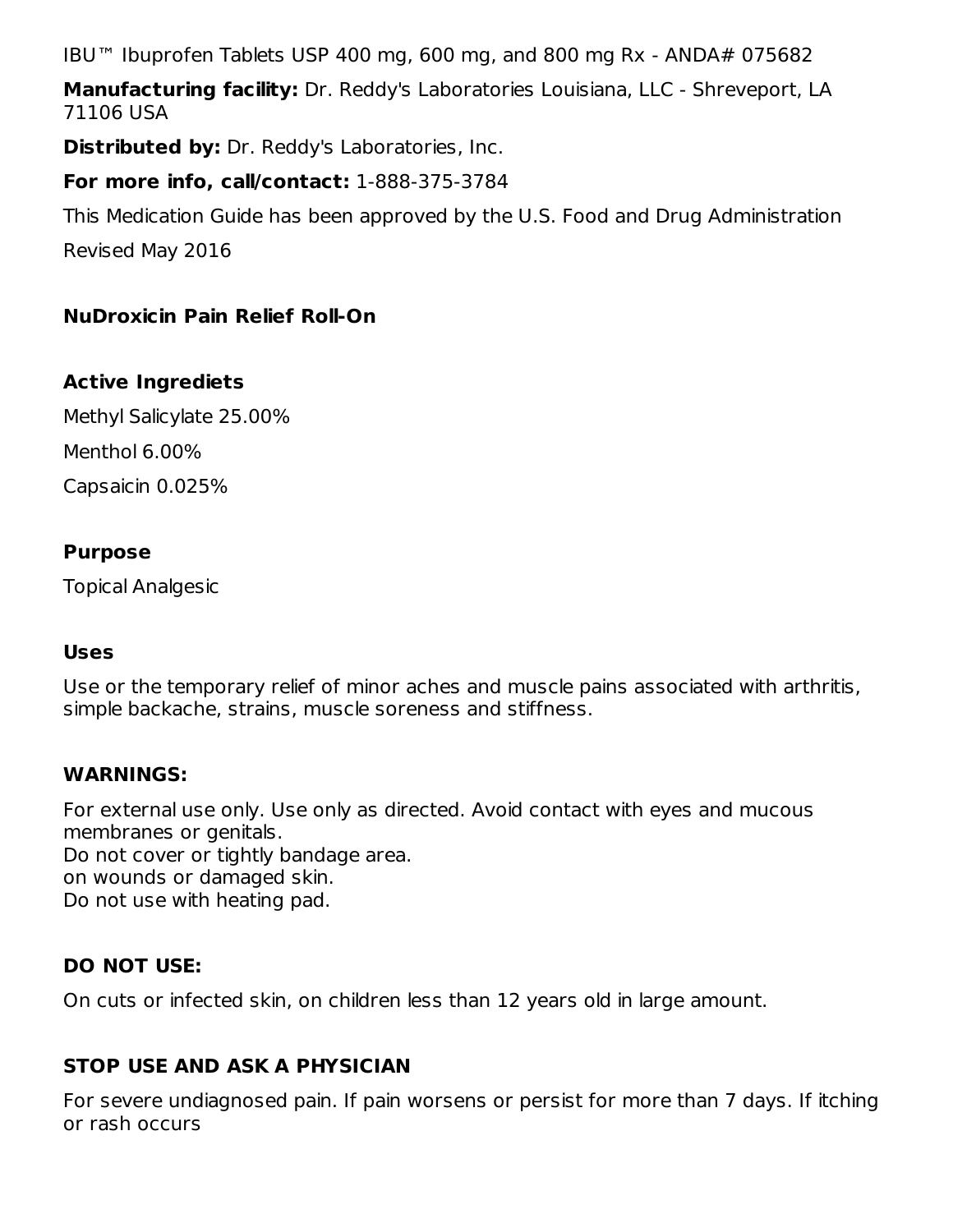#### **KEEP OUT OF THE REACH OF CHILDREN**

Consult physician for children under 12

#### **DIRECTIONS:**

Shake before each use. Prior to first use rub small amount to check for sensitivity. Apply product directly to affected area. Dry before contact with clothes or bedding to avoid staining. Wash hands after use. Product may be used as necessary, but should not be used more than four times per day.

STORE BELOW (90°F/32°C)

#### **OTHER INGREDIENTS:**

Aqua (Deionized Water), Arnica Montana Flower Extract, Beeswax, Boswellia Serrata Extract, Carbomer, Cetearyl Olivate, Ethylhexylglycerin, Glyceryl Stearate, Ilex Paraguayensis (Yerba Mate') Extract, Magnesium Sulfate, Methylsulfonylmethane (MSM), Phenoxyethanol, Polysorbate-20, SD-Alcohol 40B, Sorbitan Olivate, Triethanolamine

#### **PACKAGE LABEL.PRINCIPAL DISPLAY PANEL SECTION**

PRINICPAL DISPLAY PANEL 800 mg -100 count



**NDC 70859-028-03 NuDroxicin Pain Relief Roll-On**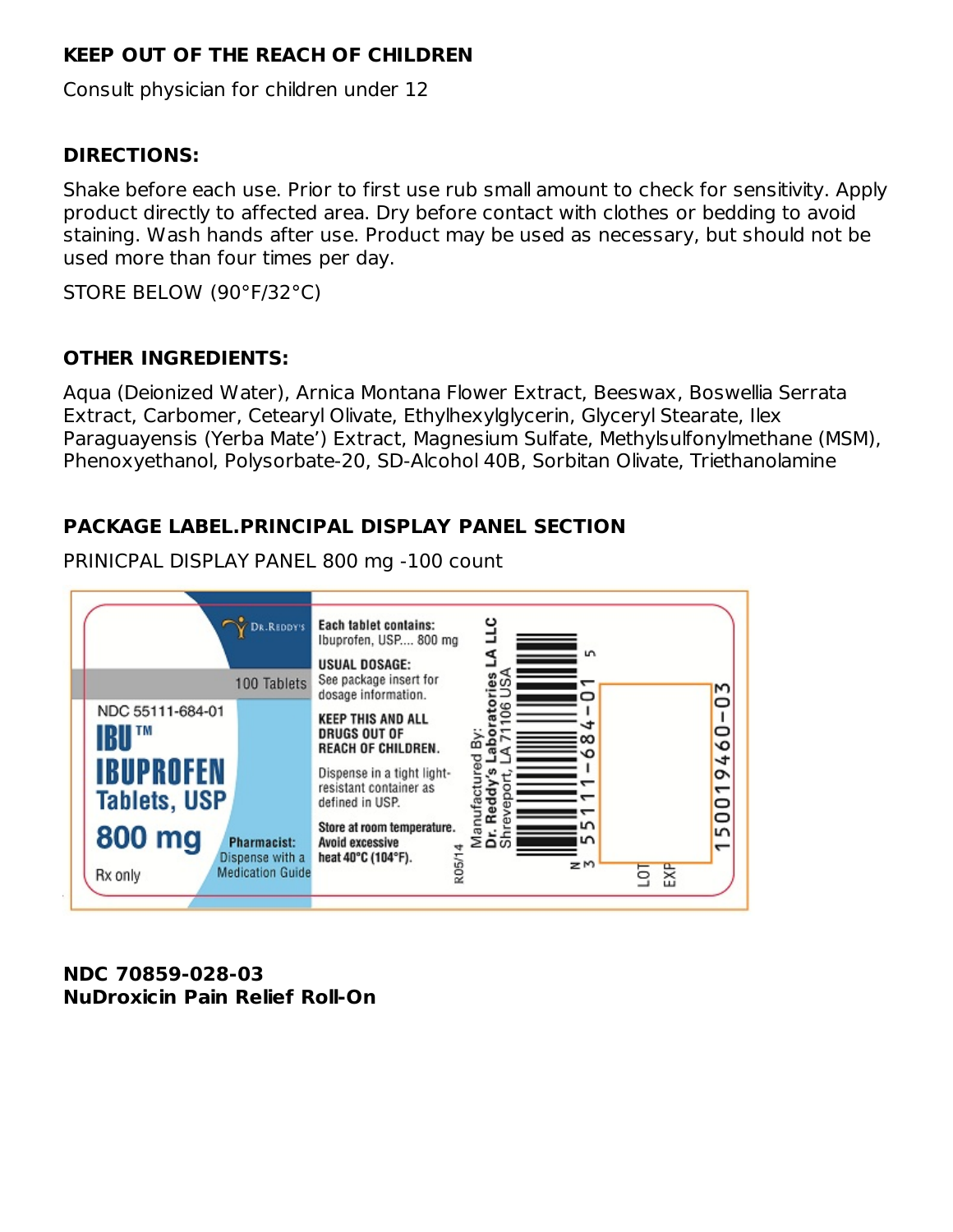

**NuDroxiPAK I-800**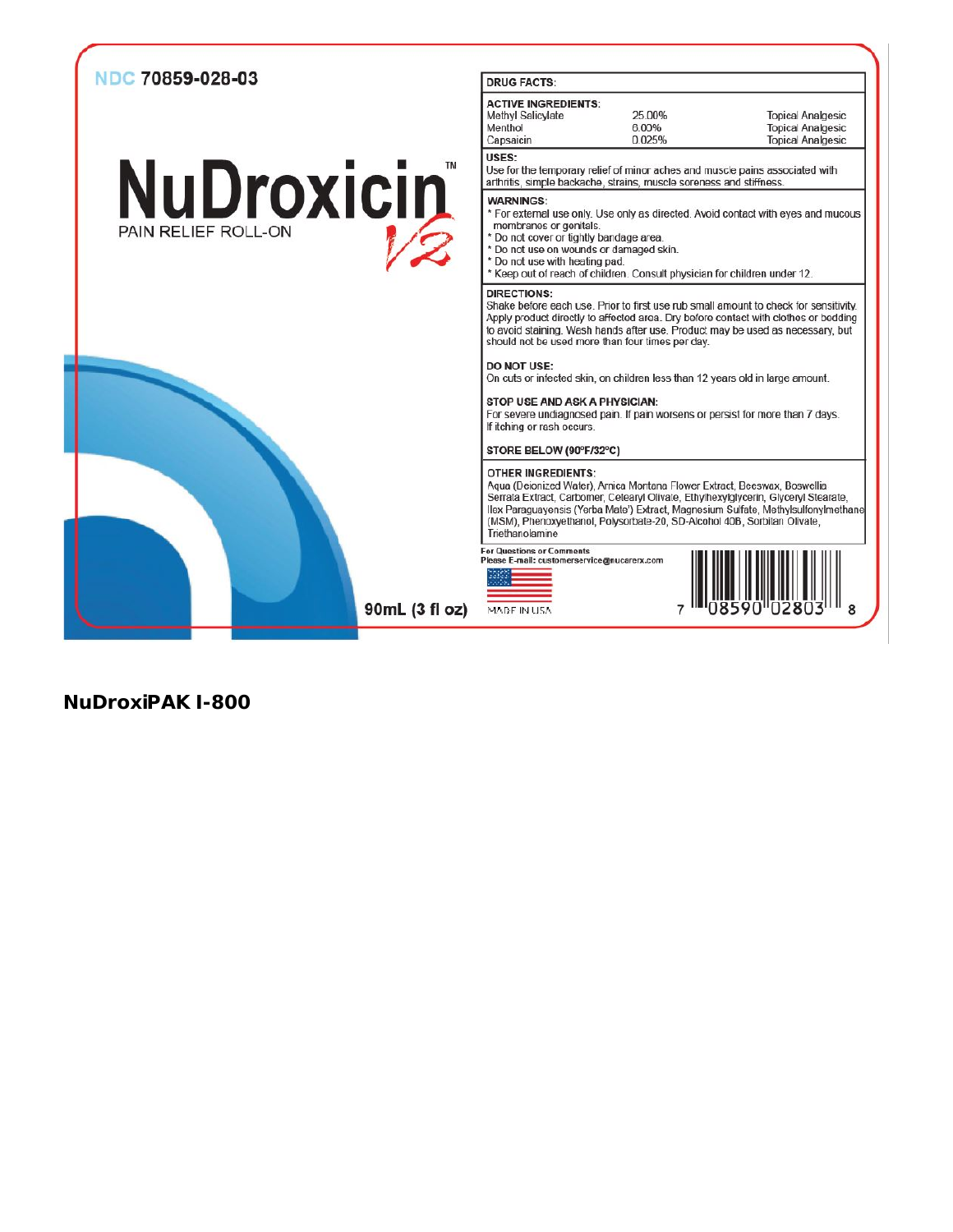

| <b>NUDROXIPAK I-800</b><br>ibuprofen, methyl salicylate/menthol/capsaicin kit |                                                                                       |                            |            |                               |  |                           |
|-------------------------------------------------------------------------------|---------------------------------------------------------------------------------------|----------------------------|------------|-------------------------------|--|---------------------------|
|                                                                               |                                                                                       |                            |            |                               |  |                           |
|                                                                               | <b>Product Information</b>                                                            |                            |            |                               |  |                           |
|                                                                               | <b>Product Type</b>                                                                   | HUMAN PRESCRIPTION DRUG    |            | <b>Item Code (Source)</b>     |  | NDC: 70859-030            |
|                                                                               |                                                                                       |                            |            |                               |  |                           |
| <b>Packaging</b>                                                              |                                                                                       |                            |            |                               |  |                           |
| #                                                                             | <b>Item Code</b>                                                                      | <b>Package Description</b> |            | <b>Marketing Start Date</b>   |  | <b>Marketing End Date</b> |
|                                                                               | $1$ NDC: 70859-030-01                                                                 | 1 in 1 CARTON              | 03/12/2018 |                               |  |                           |
|                                                                               |                                                                                       |                            |            |                               |  |                           |
|                                                                               | <b>Quantity of Parts</b>                                                              |                            |            |                               |  |                           |
| Part #                                                                        |                                                                                       | <b>Package Quantity</b>    |            | <b>Total Product Quantity</b> |  |                           |
| Part 1                                                                        | 1 CONTAINER                                                                           |                            | 90 mL      |                               |  |                           |
| Part 2                                                                        | 1 BOTTLE                                                                              |                            | 100        |                               |  |                           |
|                                                                               |                                                                                       |                            |            |                               |  |                           |
| Part 1 of 2                                                                   |                                                                                       |                            |            |                               |  |                           |
|                                                                               | <b>NUDROXICIN PAIN RELIEF ROLL-ON</b><br>methyl salicylate, menthol, capsaicin liquid |                            |            |                               |  |                           |
|                                                                               |                                                                                       |                            |            |                               |  |                           |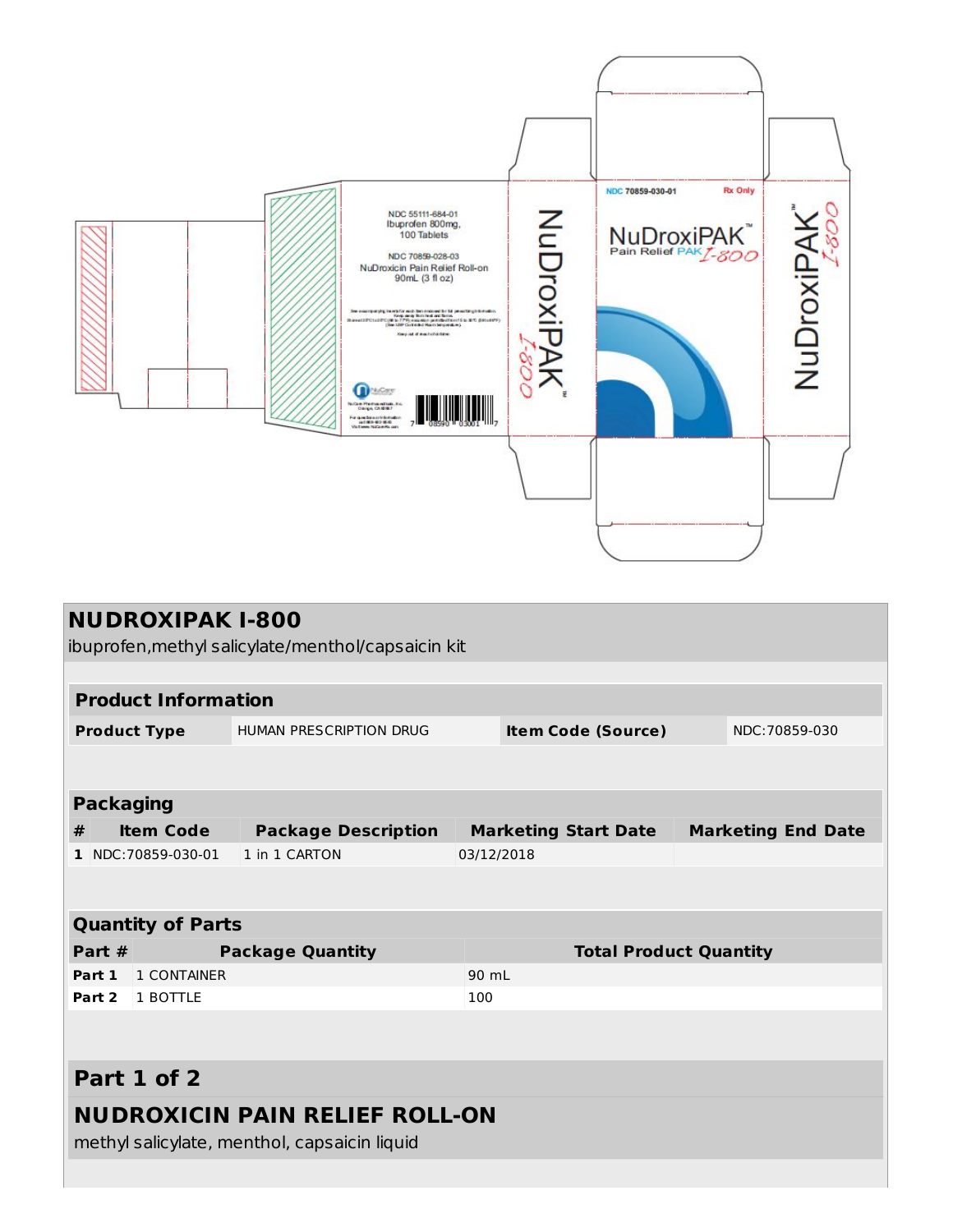| <b>Product Information</b>                                                          |                        |                                    |                        |
|-------------------------------------------------------------------------------------|------------------------|------------------------------------|------------------------|
| <b>Item Code (Source)</b>                                                           | NDC:70859-028          |                                    |                        |
| <b>Route of Administration</b>                                                      | <b>TOPICAL</b>         |                                    |                        |
|                                                                                     |                        |                                    |                        |
| <b>Active Ingredient/Active Moiety</b>                                              |                        |                                    |                        |
|                                                                                     | <b>Ingredient Name</b> | <b>Basis of</b><br><b>Strength</b> | <b>Strength</b>        |
| <b>CAPSAICIN</b> (UNII: S07044R1ZM) (CAPSAICIN - UNII:S07044R1ZM)                   |                        | <b>CAPSAICIN</b>                   | $0.25$ mg<br>in $1 mL$ |
| <b>MENTHOL (UNII: L7T10EIP3A) (MENTHOL - UNII:L7T10EIP3A)</b>                       |                        | <b>MENTHOL</b>                     | 60 mg in 1 mL          |
| <b>METHYL SALICYLATE</b> (UNII: LAV5U5022Y) (SALICYLIC ACID -<br>UNII: 0414PZ 4LPZ) |                        | METHYL SALICYLATE                  | 250 mg in 1 mL         |
|                                                                                     |                        |                                    |                        |
| <b>Inactive Ingredients</b>                                                         |                        |                                    |                        |
|                                                                                     | <b>Ingredient Name</b> |                                    | <b>Strength</b>        |
| <b>WATER (UNII: 059QF0KO0R)</b>                                                     |                        |                                    |                        |
| ILEX PARAGUARIENSIS LEAF (UNII: 1Q953B4O4F)                                         |                        |                                    |                        |
| <b>MAGNESIUM SULFATE, UNSPECIFIED FORM (UNII: DE08037SAB)</b>                       |                        |                                    |                        |
| <b>PHENOXYETHANOL (UNII: HIE492ZZ3T)</b>                                            |                        |                                    |                        |
| <b>GLYCERYL MONOSTEARATE (UNII: 2300U9XXE4)</b>                                     |                        |                                    |                        |
| CARBOXYPOLYMETHYLENE (UNII: 0A5MM307FC)                                             |                        |                                    |                        |
| <b>ARNICA MONTANA FLOWER (UNII: OZ0E5Y15PZ)</b>                                     |                        |                                    |                        |
| YELLOW WAX (UNII: 2ZA36H0S2V)                                                       |                        |                                    |                        |
| <b>INDIAN FRANKINCENSE (UNII: 4PW41QCO2M)</b>                                       |                        |                                    |                        |
| <b>SORBITAN OLIVATE (UNII: MDL271E3GR)</b>                                          |                        |                                    |                        |
| <b>POLYSORBATE 20 (UNII: 7T1F30V5YH)</b>                                            |                        |                                    |                        |
| <b>DIMETHYL SULFONE (UNII: 9H4PO4Z4FT)</b>                                          |                        |                                    |                        |
| CETEARYL OLIVATE (UNII: 58B69Q84JO)                                                 |                        |                                    |                        |
| ETHYLHEXYLGLYCERIN (UNII: 147D247K3P)                                               |                        |                                    |                        |

|  |  | <b>Packaging</b> |
|--|--|------------------|
|  |  |                  |
|  |  |                  |
|  |  |                  |

| # | <b>Item Code</b>          | <b>Package Description</b>                                     | <b>Marketing Start</b><br><b>Date</b> | <b>Marketing End</b><br>Date |
|---|---------------------------|----------------------------------------------------------------|---------------------------------------|------------------------------|
|   | $1$ NDC: 70859-<br>028-03 | 1 in 1 CARTON                                                  |                                       |                              |
|   |                           | 90 mL in 1 CONTAINER; Type 1: Convenience Kit of<br>Co-Package |                                       |                              |

# **Marketing Information**

| <b>Marketing</b>           | <b>Application Number or Monograph</b> | <b>Marketing Start</b> | <b>Marketing End</b> |
|----------------------------|----------------------------------------|------------------------|----------------------|
| Category                   | <b>Citation</b>                        | Date                   | Date                 |
| OTC monograph not<br>final | part348                                | 02/07/2018             |                      |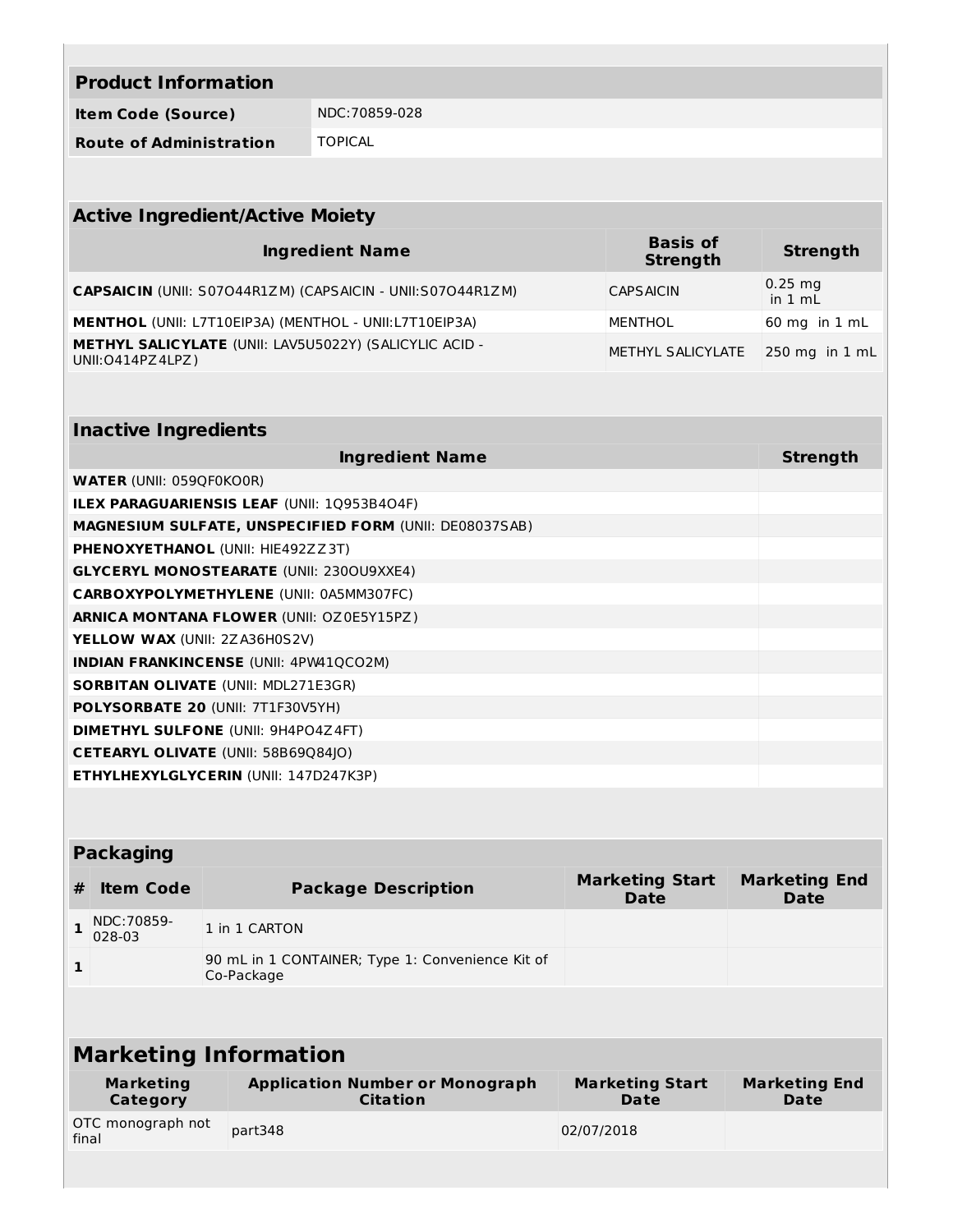# **Part 2 of 2**

# **IBU**

ibuprofen tablet

| ibuprofen tablet                                                                             |         |                                                                |                     |                                       |                                     |  |
|----------------------------------------------------------------------------------------------|---------|----------------------------------------------------------------|---------------------|---------------------------------------|-------------------------------------|--|
|                                                                                              |         |                                                                |                     |                                       |                                     |  |
|                                                                                              |         |                                                                |                     |                                       |                                     |  |
| <b>Product Information</b>                                                                   |         |                                                                |                     |                                       |                                     |  |
| <b>Item Code (Source)</b>                                                                    |         | NDC:55111-684                                                  |                     |                                       |                                     |  |
| <b>Route of Administration</b>                                                               |         | ORAL                                                           |                     |                                       |                                     |  |
|                                                                                              |         |                                                                |                     |                                       |                                     |  |
|                                                                                              |         |                                                                |                     |                                       |                                     |  |
| <b>Active Ingredient/Active Moiety</b>                                                       |         |                                                                |                     |                                       |                                     |  |
|                                                                                              |         | <b>Ingredient Name</b>                                         |                     | <b>Basis of Strength</b>              | <b>Strength</b>                     |  |
| IBUPROFEN (UNII: WK2XYI10QM) (IBUPROFEN - UNII: WK2XYI10QM)                                  |         |                                                                |                     | <b>IBUPROFEN</b>                      | 800 mg                              |  |
|                                                                                              |         |                                                                |                     |                                       |                                     |  |
| <b>Inactive Ingredients</b>                                                                  |         |                                                                |                     |                                       |                                     |  |
|                                                                                              |         | <b>Ingredient Name</b>                                         |                     |                                       | <b>Strength</b>                     |  |
| <b>CARNAUBA WAX (UNII: R12CBM0EIZ)</b>                                                       |         |                                                                |                     |                                       |                                     |  |
| <b>SILICON DIOXIDE (UNII: ETJ7Z6XBU4)</b>                                                    |         |                                                                |                     |                                       |                                     |  |
| CELLULOSE, MICROCRYSTALLINE (UNII: OP1R32D61U)                                               |         |                                                                |                     |                                       |                                     |  |
| HYPROMELLOSES (UNII: 3NXW29V3WO)                                                             |         |                                                                |                     |                                       |                                     |  |
| <b>CROSCARMELLOSE SODIUM (UNII: M280L1HH48)</b>                                              |         |                                                                |                     |                                       |                                     |  |
| MAGNESIUM STEARATE (UNII: 70097M6I30)                                                        |         |                                                                |                     |                                       |                                     |  |
| <b>POLYDEXTROSE (UNII: VH2XOU12IE)</b><br>POLYETHYLENE GLYCOL, UNSPECIFIED (UNII: 3WQ0SDWLA) |         |                                                                |                     |                                       |                                     |  |
| POLYSORBATE 80 (UNII: 60ZP39ZG8H)                                                            |         |                                                                |                     |                                       |                                     |  |
| <b>TITANIUM DIOXIDE (UNII: 15FIX9V2JP)</b>                                                   |         |                                                                |                     |                                       |                                     |  |
|                                                                                              |         |                                                                |                     |                                       |                                     |  |
|                                                                                              |         |                                                                |                     |                                       |                                     |  |
| <b>Product Characteristics</b>                                                               |         |                                                                |                     |                                       |                                     |  |
| Color                                                                                        | white   |                                                                | <b>Score</b>        |                                       | no score                            |  |
| <b>Shape</b>                                                                                 | CAPSULE |                                                                | <b>Size</b>         |                                       | 9 <sub>mm</sub>                     |  |
| Flavor                                                                                       |         |                                                                | <b>Imprint Code</b> |                                       | 81                                  |  |
| <b>Contains</b>                                                                              |         |                                                                |                     |                                       |                                     |  |
|                                                                                              |         |                                                                |                     |                                       |                                     |  |
| <b>Packaging</b>                                                                             |         |                                                                |                     |                                       |                                     |  |
| <b>Item Code</b><br>#                                                                        |         | <b>Package Description</b>                                     |                     | <b>Marketing Start</b><br><b>Date</b> | <b>Marketing End</b><br><b>Date</b> |  |
| $\mathbf{1}$                                                                                 |         | NDC:55111-684- 100 in 1 BOTTLE; Type 1: Convenience Kit of Co- |                     |                                       |                                     |  |
| 01                                                                                           | Package |                                                                |                     |                                       |                                     |  |
|                                                                                              |         |                                                                |                     |                                       |                                     |  |
| <b>Marketing Information</b>                                                                 |         |                                                                |                     |                                       |                                     |  |
| <b>Marketing</b><br><b>Category</b>                                                          |         | <b>Application Number or Monograph</b><br><b>Citation</b>      |                     | <b>Marketing Start</b><br><b>Date</b> | <b>Marketing End</b><br><b>Date</b> |  |
|                                                                                              |         |                                                                |                     |                                       |                                     |  |